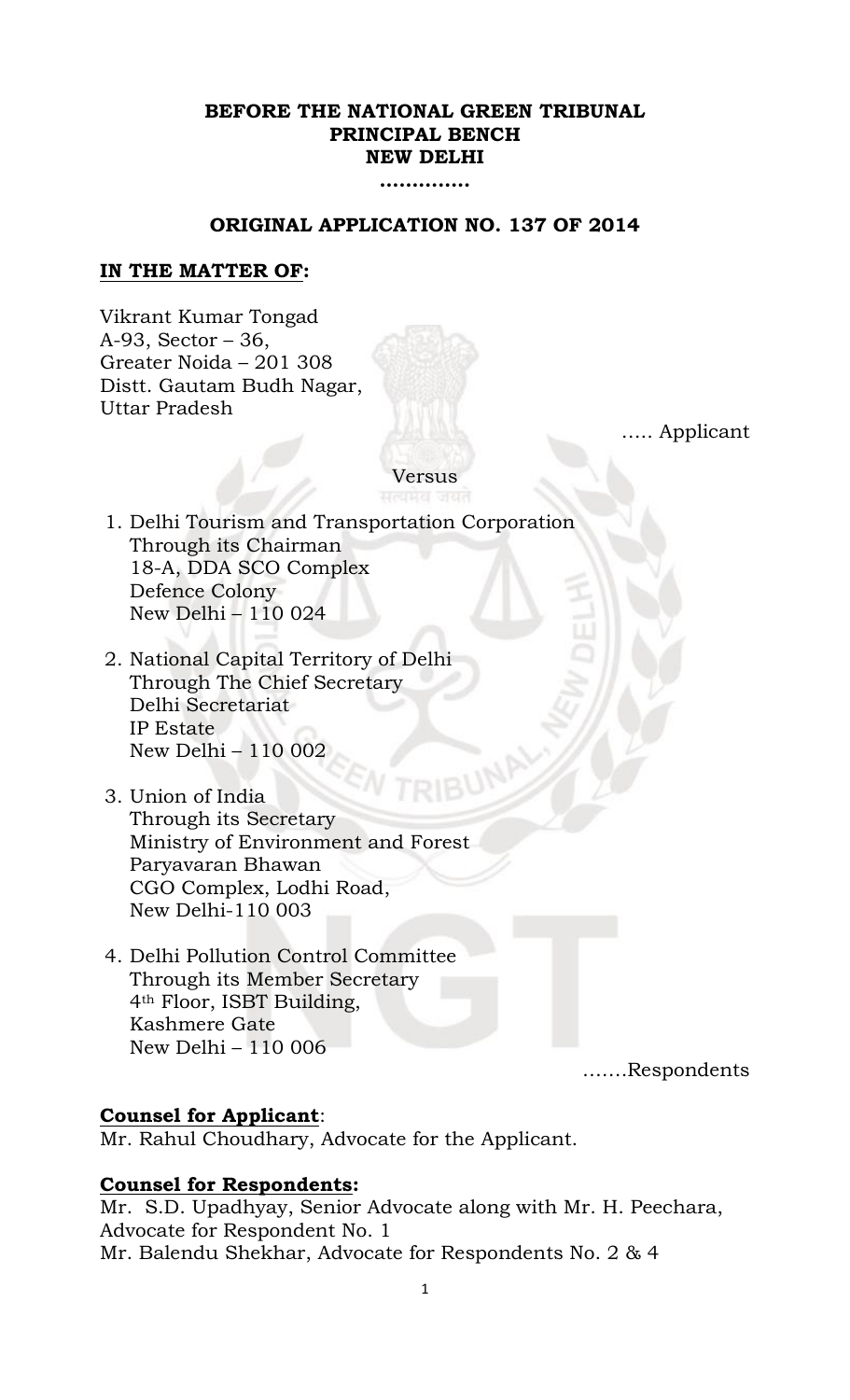Mr. Vivek Chib, Advocate for Respondent No. 3 Mr. Avijit Bhushan, Advocate for UPSIDC

#### **JUDGMENT**

# **PRESENT: Hon'ble Mr. Justice Swatanter Kumar (Chairperson) Hon'ble Mr. M.S. Nambiar (Judicial Member) Hon'ble Dr. D.K. Agrawal (Expert Member) Hon'ble Prof. A.R. Yousuf (Expert Member)**

# **Reserved on 19 th January, 2015 Pronounced on 12th February, 2015**

1. Whether the judgment is allowed to be published on the net?

 $\mathcal{L}_\text{G} = \{ \mathbf{v}_1, \mathbf{v}_2, \mathbf{v}_3, \mathbf{v}_4, \mathbf{v}_5, \mathbf{v}_6, \mathbf{v}_7, \mathbf{v}_8, \mathbf{v}_9, \mathbf{v}_1, \mathbf{v}_2, \mathbf{v}_3, \mathbf{v}_4, \mathbf{v}_5, \mathbf{v}_6, \mathbf{v}_7, \mathbf{v}_8, \mathbf{v}_9, \mathbf{v}_1, \mathbf{v}_2, \mathbf{v}_3, \mathbf{v}_1, \mathbf{v}_2, \mathbf{v}_3, \mathbf{v}_1, \mathbf{v}_$ 

2. Whether the judgment is allowed to be published in the NGT Reporter?

## **JUSTICE SWATANTER KUMAR, (CHAIRPERSON)**

Following precise question of law falls for consideration of the Tribunal in the present application:

'Whether, constructing a 'bridge' across Yamuna is a 'project' or 'activity' that shall require prior Environmental Clearance from the Regulatory Authority, particularly with reference to Entry 8(a) and/or 8(b) of the Schedule to the Environment Clearance Regulations, 2006 (for short 'Regulations of 2006')'?

2. The necessary facts giving rise to the present application are that, the applicant, who claims to be a public spirited person, working in the field of environmental conservation, particularly devoted to conservation of wetlands and ground water, has filed the present application, challenging construction of a 'Signature Bridge' across River Yamuna at Wazirabad, Delhi. The challenge is primarily on the ground that the said construction has commenced and is being carried on without obtaining prior Environmental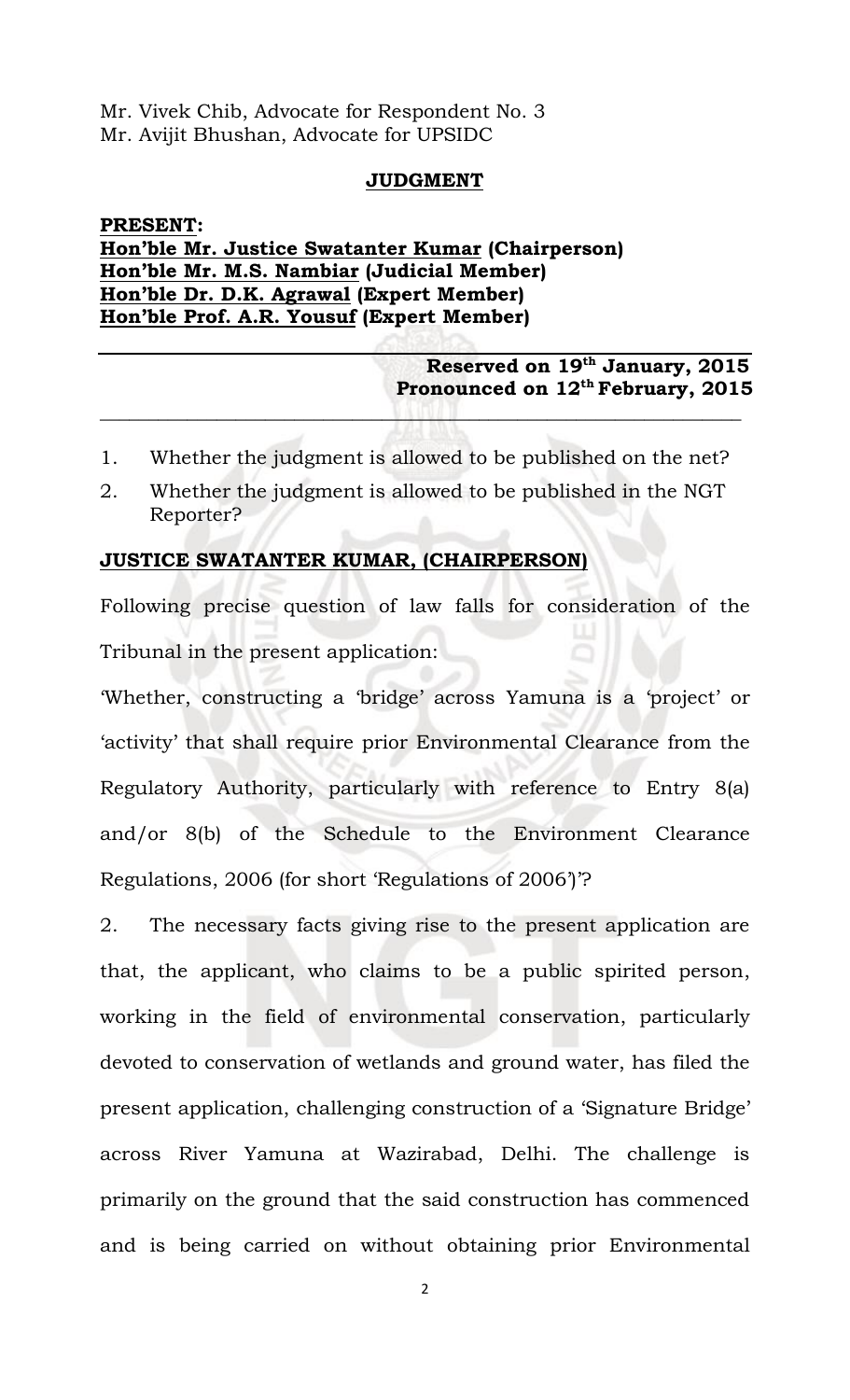Clearance from the Regulatory Authority in terms of the provisions of the Regulations of 2006. Delhi Tourism and Transport Development Corporation (DTTDC) (Respondent No. 1) has commenced the project of construction of 'Signature Bridge' across River Yamuna at Wazirabad, Delhi, which is an un-symmetric cable-stayed bridge, with a main span of 251 meters and total length of 675 meters. The composite deck of the bridge carrying eight lanes (four on each side), is about 35 meters wide and is supported by lateral cables spaced at 13.5 meters intervals. The height of steel tower is approximately 150 meters. The total area of Signature Bridge Project is 1,55,260 sq. mtrs.

3. It is stated by the applicant that the Master Plan of NCT of Delhi, designates floodplains of River Yamuna in Zone 'O', expanding to an area of 9700 hectares or 97 sq. kms. The area bears special characteristics in terms of being an eco-sensitive area, consisting of natural features with large stretches of land between water course and existing bunds on the sides of River Yamuna. It is also averred that the whole expanse of these stretches are not to be used for development, therefore, need not be taken up under Section 8 (Zonal Development Plan) of Delhi Development Authority Act, 1957. As per the estimates, around 1600 hectares of land is under water (river extent) and 8100 hectares is dry land (flood plains). The reach from Wazirabad barrage to Okhla barrage is 4700 hectares. According to the applicant, the construction of the bridge is likely to impact River Yamuna and river hydrology adversely. The applicant relies upon a report prepared by Environics Trust, New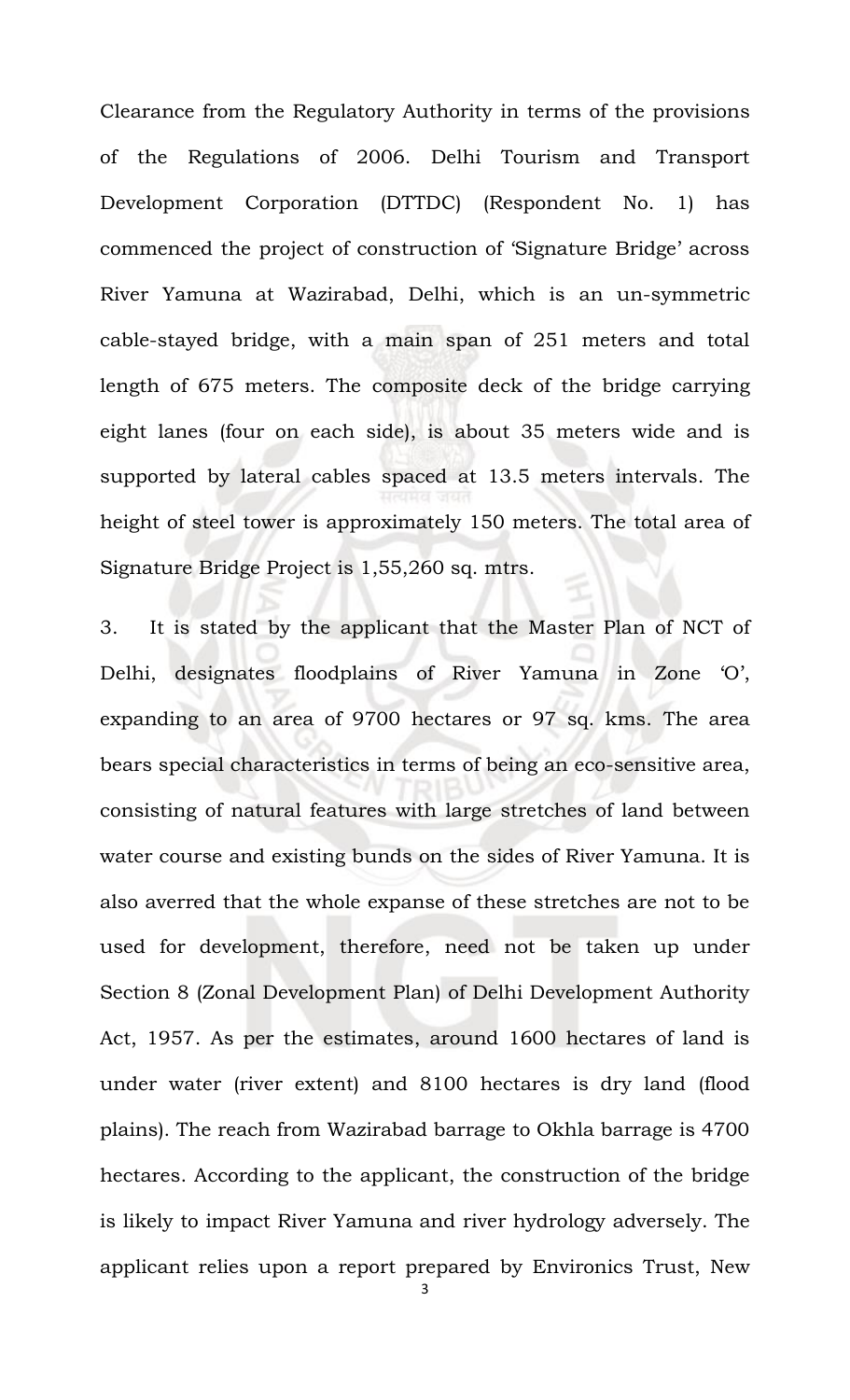Delhi and Peace Institute Charitable Trust, Delhi, on 'Impact Assessment of Bridges and Barrages on River Yamuna', which was published in the year 2009. The report intended to understand and assess the impacts due to rail/road bridges and barrages on the river's environment and hydrology on the whole. According to the applicant, considering this Report, it was necessary and prudent to conduct Environmental Impact Assessment of the Signature Bridge Project and its impacts on River Yamuna and its hydrology. As per the applicant, the impacts of the activities of the proposed bridge construction can occur during Planning and Designing Stage to Preconstruction Stage, Construction Stage and Operation Stage. The applicant has also stated certain impacts of such constructions, like, diversion of waterways, contamination of soil and impact on aquatic life, including the chances of ground water contamination, which may occur at the Pre-Construction and Construction stage. For these reasons, the applicant claims that it was necessary for the Project Proponent to obtain prior Environmental Clearance before starting the project in terms of the Regulations of 2006.

4. It is the specific case of the applicant, that, such projects are covered under the Regulations of 2006 and particularly under Entry 8(a) and 8(b) of the Schedule to the said Regulations.

5. In reply to these, Respondent No. 1 admits that it has commenced construction of the Signature Bridge over River Yamuna without obtaining any Environmental Clearance from the Regulatory Authority i.e. Ministry of Environment, Forest & Climate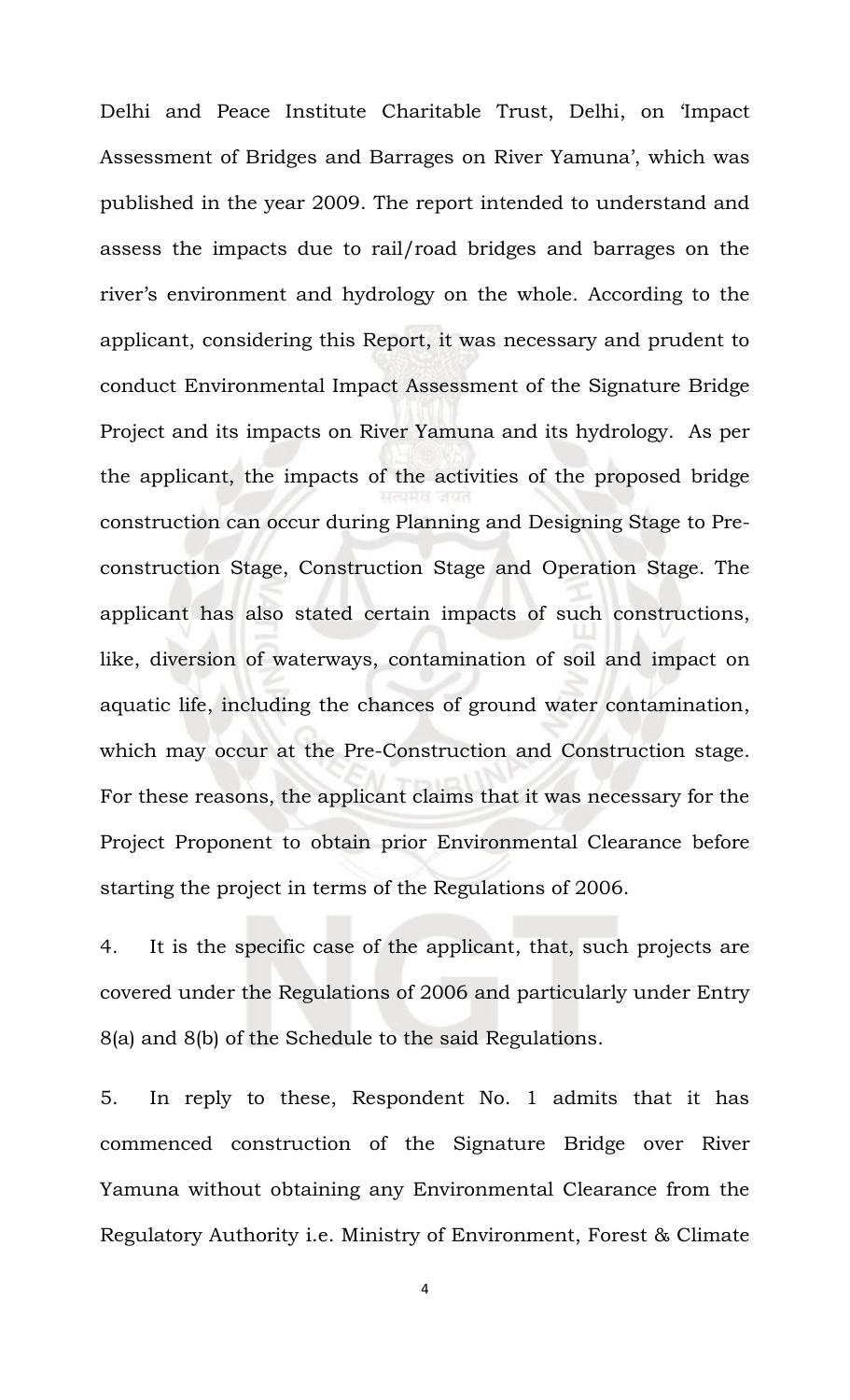Change (for short 'MoEF') / State Level Environment Impact Assessment Authority (for short 'SEIAA'). According to the Respondent No. 1, since the existing two lanes Bridge at Wazirabad was unable to bear increased volume of road traffic, the Government of NCT of Delhi decided to construct a new eight lane bridge for high moving traffic. Thus, the construction work of the bridge was assigned to Respondent No. 1 by Government of NCT of Delhi in terms of MoU dated 27<sup>th</sup> August, 2004. A traffic study report was conducted by M/s Stup Consultants Pvt. Ltd. on behalf of Respondent No. 1, which recommended that considering the present traffic volume and the future traffic growth, a new link is badly required, as the existing infrastructure was insufficient in all respects. An Environmental Impact Assessment (for short, 'EIA') study was also conducted which summarized that there is likely to be no significant impact on the environment due to the proposed construction of the bridge. According to Respondent No. 1, Delhi Metro Rail Corporation gave 'No Objection' as per letter dated 1st December, 2004, similarly, the Ministry of Defense gave 'No Objection' on 23rd May, 2006, the Technical Committee of the Delhi Development Authority gave 'No Objection' on 14th June, 2006 and the Archeological Survey of India gave 'No Objection' on 7th August, 2006. The Yamuna Standing Committee considered the case in its  $72<sup>nd</sup>$  meeting held on  $7<sup>th</sup>$  January, 2007 and desired that the afflux of 18.20 cm should be further reduced by providing an additional water way beneath the approach road on the left bank of the river. Additional studies were carried out to reduce the afflux level as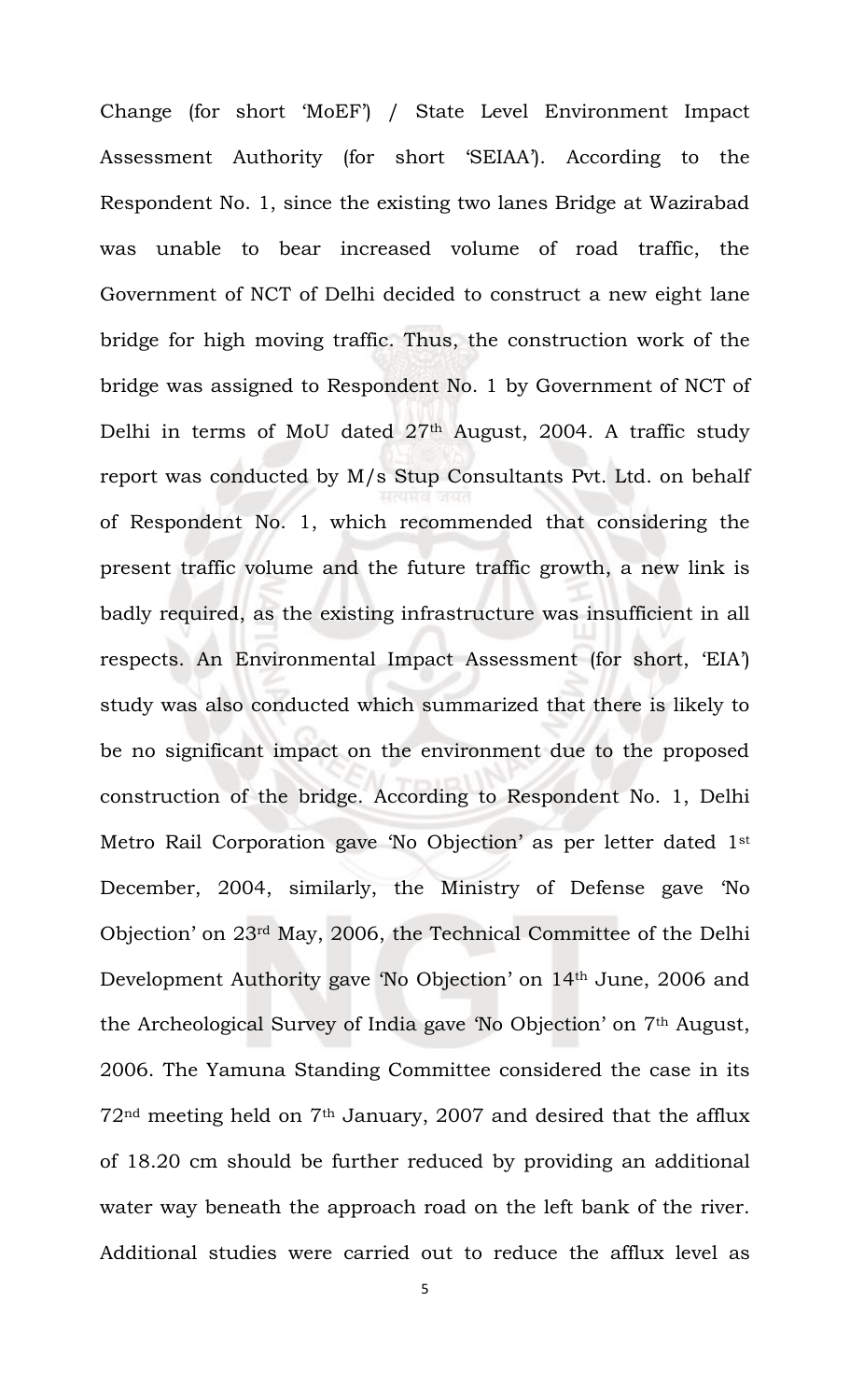desired, to a level so as not to inhibit drainage of the city by providing additional openings.

6. When Respondent No. 1 applied to the MoEF for seeking Environmental Clearance for execution of the project, the MoEF, vide its letter dated 14th March, 2007 informed Respondent No. 1 that 'Bridges' are not covered under the Regulations of 2006 and as such Environmental Clearance is not required. The letter dated 14th March, 2007 reads as under:

"Subject: Regarding Environmental Clearance for Construction of bridge on River Yamuna at Wazirabad Delhi:Your application dated 6.11.2006 This has reference to your application dated 6.11.2006 for Environmental Clearance for construction of proposed bridge on River Yamuna at Wazirabad, Delhi under New EIA Notification 2006. I am directed to inform you that 'Bridges' are not covered under EIA Notification 2006 and as such Environmental Clearance is not required."

7. In furtherance to the above, Respondent No. 1 did not pursue the matter any further and commenced the construction work which is even being carried on presently. It is also averred by this Respondent that the Central Water and Power Research Station (for short 'CWPRS'), Pune carried out further Hydraulic Studies and recommended the construction with certain technical parameters, which were duly adopted by Respondent No. 1 in order to take all precautionary measures in the interest of environment.

8. The NCT of Delhi and Delhi Pollution Control Committee (for short 'DPCC'), i.e., Respondent Nos. 2 & 4 respectively, have taken a stand that they are unable to say as to what is the proposed use of construction of this project in future. However, they also stated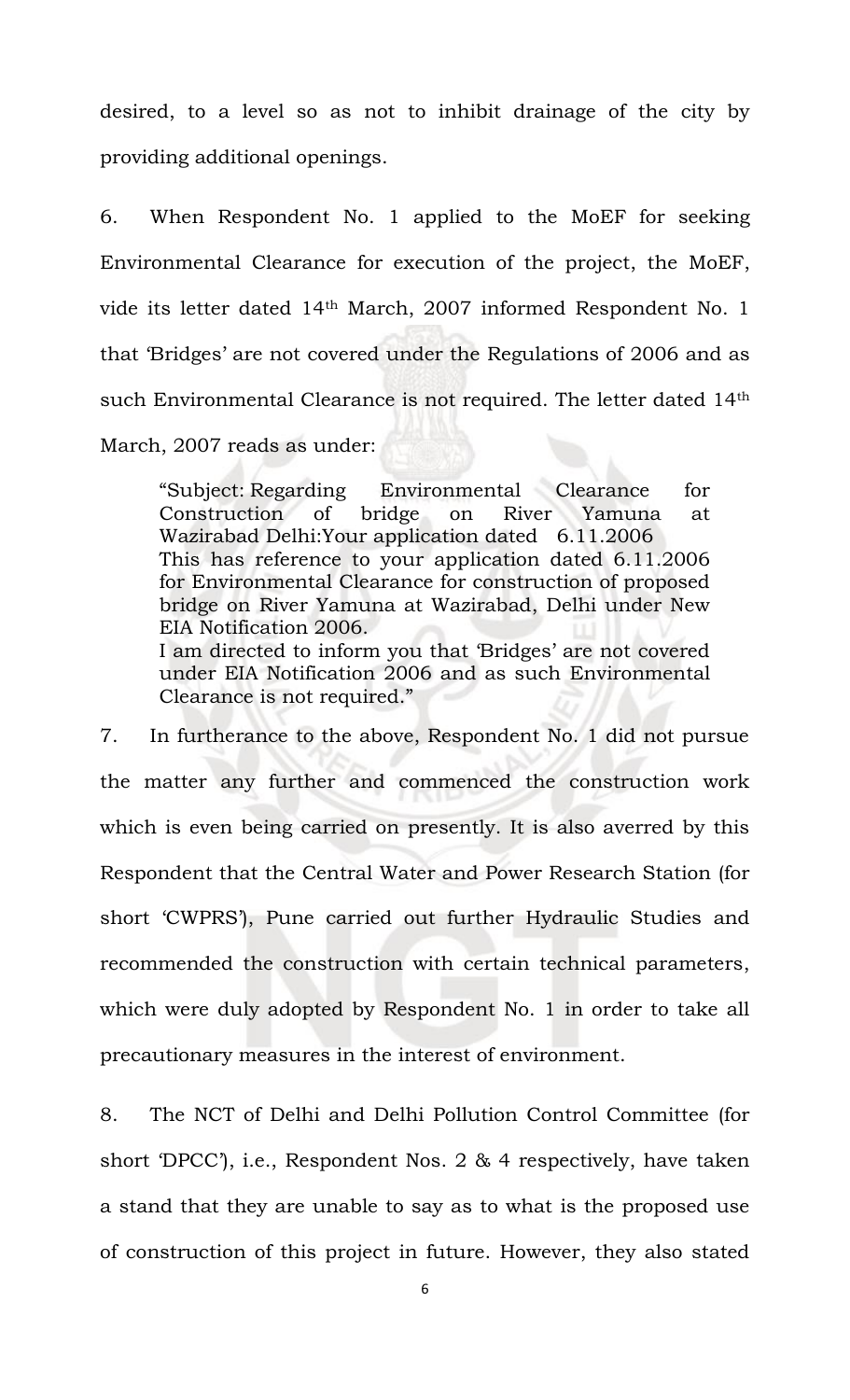that "Bridge" is not covered under the Regulations of 2006. In their reply, they referred to Entry No. 7(f) i.e., 'Highways' – (both National Highways or State Highways) but have not made any specific averment as to whether the present project is covered under Entry 7(f) or not. MoEF, though, did not file any separate reply, but, they have taken a stand during the course of the arguments that, "Bridges" is an 'activity' or 'project' which is not covered under any of the Entries of the Schedule to the Regulations of 2006, and hence, does not require Environmental Clearance.

9. As is evident from the above narrated factual matrix of the case, the entire controversy revolves around the meaning and interpretation of Entries 8 (a) and (b) and/or 7(f) respectively of the Schedule to the Regulations of 2006. Thus, it would be necessary for us to notice the Entries at this stage itself. The said Entries of the Schedule reads as under: **UBUNP** 

| Project or<br><b>Activity</b> |          | Category with threshold limit                                                                                                                                                                                                                                                                     |                                                                                                                                                | <b>Conditions if</b>                                                                                |
|-------------------------------|----------|---------------------------------------------------------------------------------------------------------------------------------------------------------------------------------------------------------------------------------------------------------------------------------------------------|------------------------------------------------------------------------------------------------------------------------------------------------|-----------------------------------------------------------------------------------------------------|
|                               |          | A<br>В                                                                                                                                                                                                                                                                                            |                                                                                                                                                | any                                                                                                 |
| (1)                           | (2)      | (3)                                                                                                                                                                                                                                                                                               | (4)                                                                                                                                            | (5)                                                                                                 |
| $\overline{7}$                |          | <b>Physical Infrastructure</b><br><b>Services</b>                                                                                                                                                                                                                                                 |                                                                                                                                                | including Environmental                                                                             |
| 7(f)                          | Highways | National   [(i) All new New   [General<br>$\left[ \mathrm{(i)}\right]$<br>New<br>Highways; and<br>of<br>$\overline{11}$<br>Expansion<br>National<br>Highways<br>greater than $30 \text{ km}$<br>involving additional<br>right of way greater<br>than 20m<br>involving<br>land acquisition.<br>and | State Highway<br>Projects<br>(ii) State<br>Highway<br>expansion<br>terrain<br>(above<br>1000m AMSL)<br>or<br>ecologically<br>sensitive areas]. | Condition<br>shall apply.<br>Note-<br>Highways<br>include<br>projects in hilly $\vert$ expressways. |
| 8                             |          | Building/Construction projects/Area Development<br>projects and Townships                                                                                                                                                                                                                         |                                                                                                                                                |                                                                                                     |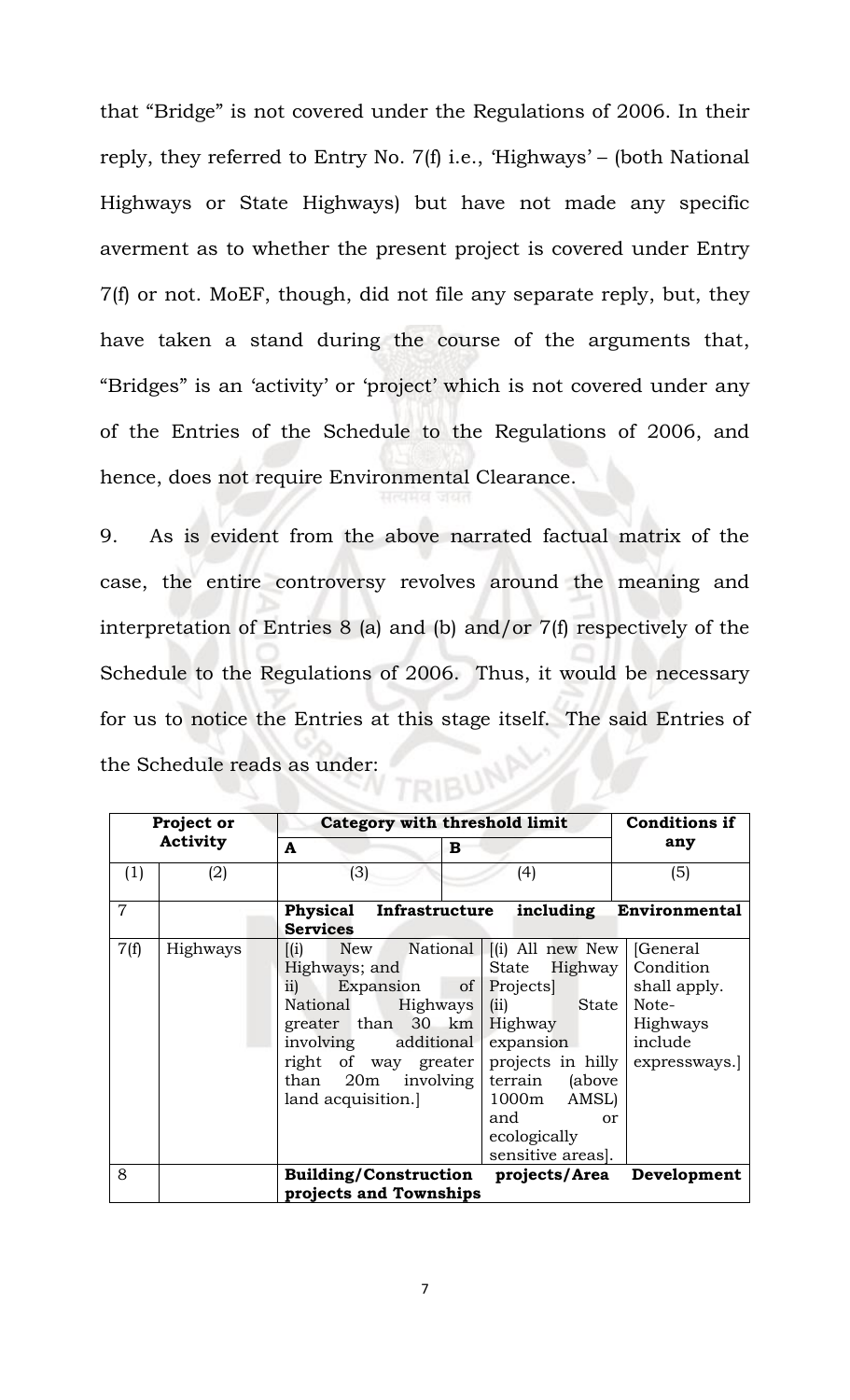| 8(a) | Building and |            | $\geq 20000$ sq.mtrs | [The<br>built-     |
|------|--------------|------------|----------------------|--------------------|
|      | Construction |            | and                  | up area for        |
|      | projects     |            | < 1,50,000           | the purpose        |
|      |              |            | sq.mtrs. of          | this<br>of         |
|      |              |            | built-up area#       | notification       |
|      |              |            |                      | is defined as      |
|      |              |            |                      | "the built-up      |
|      |              |            |                      | covered<br>or      |
|      |              |            |                      | area on all        |
|      |              |            |                      | the<br>floors      |
|      |              |            |                      | put together       |
|      |              |            |                      | including          |
|      |              |            |                      | basement(s)        |
|      |              |            |                      | and<br>other       |
|      |              |            |                      | service            |
|      |              |            |                      | areas, which       |
|      |              |            |                      | are                |
|      |              |            |                      | proposed in<br>the |
|      |              |            |                      | building/          |
|      |              |            |                      | construction       |
|      |              | सत्यमय जयत |                      | projects]          |
| 8(b) | Townships    |            | Covering an area     | $++All$            |
|      | Area<br>and  |            | $\geq 50$ ha         | projects           |
|      | Development  |            | and or built up      | under Item         |
|      | projects.    |            | area                 | 8(b) shall be      |
|      |              |            | ≥1,50,000<br>sq      | appraised as       |
|      |              |            | . $m$ trs $++$       | Category B1        |
|      |              |            |                      |                    |
|      |              |            |                      |                    |

10. The present project, as per the affidavit filed by Respondent No.1 relates to construction of an eight-lane wide bridge across River Yamuna, connecting Eastern and Western parts of Delhi. This was necessitated for the purpose of easing out the traffic congestion. The old bridge over River Yamuna at Wazirabad was to be retained for movement of slow traffic. This was primarily to feed fast developing areas of Yamuna Vihar, Gokul Puri, Nand Nagri and Inter-State Traffic from Ghaziabad, Sahibabad, Loni on Eastern side and Timarpur, Azadpur, Burari, Mukherjee Nagar, Mall Road etc. on the Western side. Development of this 'Signature Bridge' was imperative and in the interest of general public, in order to ease the traffic and meet the needs of the residents across.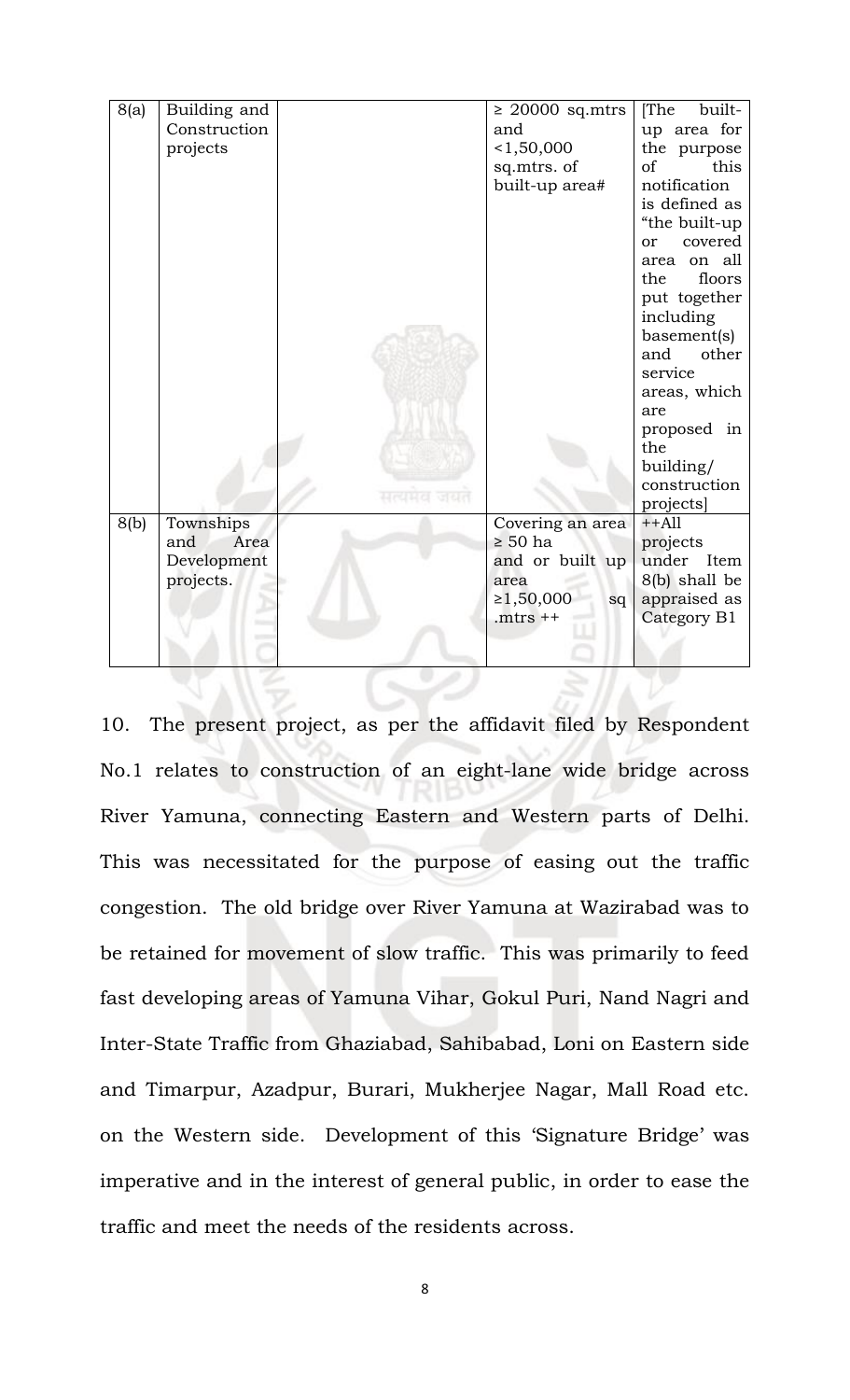11. First and foremost, the meaning and scope of the word 'bridge' has to be understood.

A 'bridge' is a building erected across a river, ridge, valley, or other place for common benefit of travellers. It is a structure that spans and provides a passage over a road, railway, river or some other obstacle (Ref: Wharton's Law Lexicon 15th Edn., 2012, Collins English Dictionary and Thesaurus 1st Edn., 1999).

Law Lexicon, 3rd Edition 2012 describes the word 'bridge' as follows:-

"A bridge is a structure of wood, iron, brick, or stone, ordinarily erected over a river, creek, pond or lake; or over a ravine, railroad, canal, or other obstruction in a highway, so as to make a continuous roadway, and afford to travelers a convenient passageway from one bank to the other. While a bridge is a part of the highway which passes over it, no definite rule can be laid down as to where one terminates and the other begins."

12. Besides the above specific meaning that has been given to the expression 'bridge', even in common parlance, it is understood to be a structure that connects any two ends, for various activities like travelling, crossing a river, joining National or State Highways or roads and is intended to provide for natural or artificial link for commutation. A bridge can hardly be termed as a stand-alone project as it would normally be part of a major or a smaller development or allied activity. A bridge therefore, cannot be taken as an abstract term. It would, without exception, always be a part of a project, i.e., construction of a highway or even an ordinary road and/or to cross a river, canal, drain or even a rail road. To put it simply, the bridge would be a segment or part of a bigger project,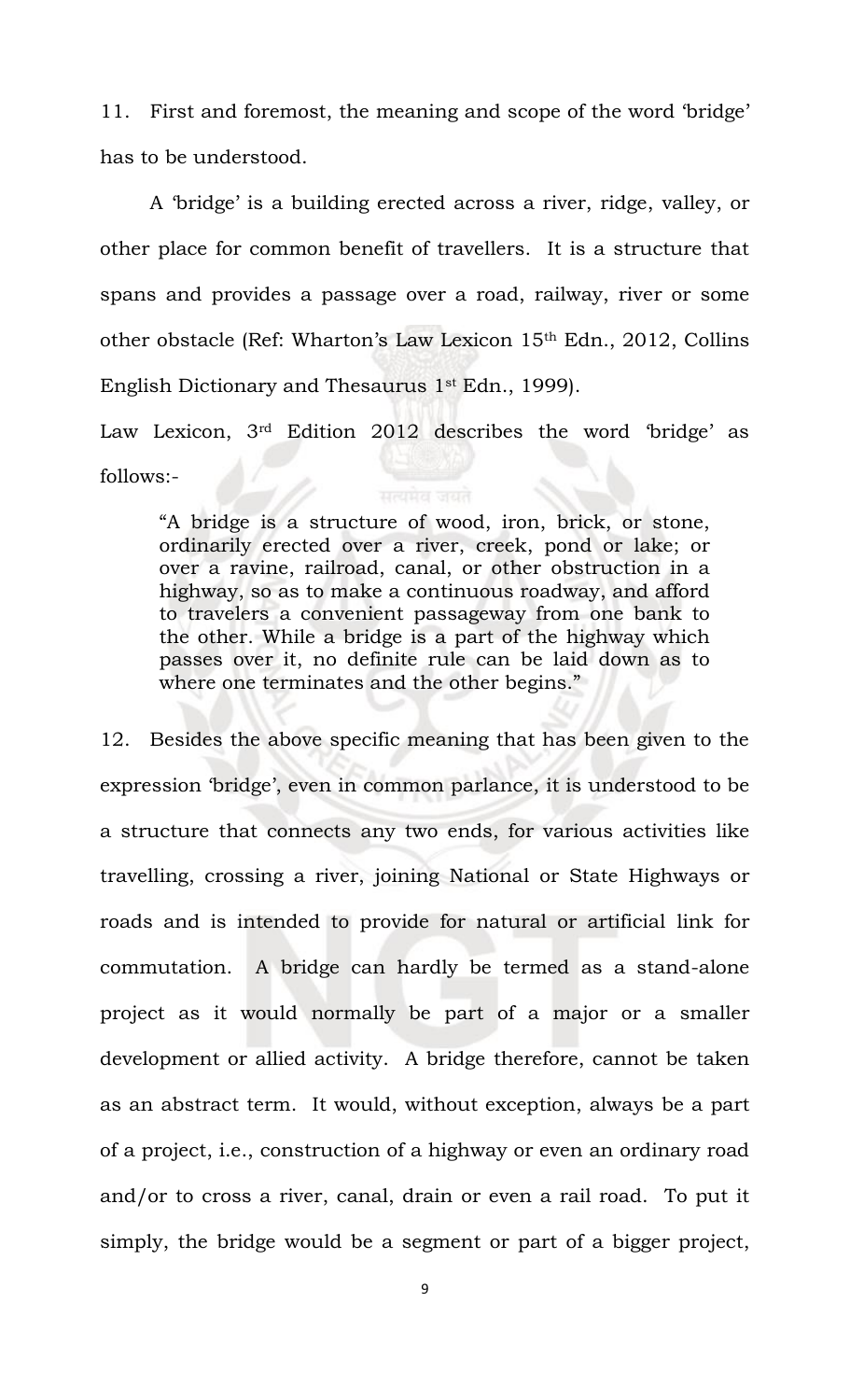activity or development. It can hardly be a final product in itself. Like even in the present case, it is meant to connect the Wazirabad Barrage and Okhla Barrage, to ease out traffic pressure and provide fast movement of traffic across River Yamuna, though the existing bridge would still be in existence. Thus, it would be a step in the final process and will not be equitable to a final product. A bridge cannot be made to stand on its own without connecting it with the roads on both ends. It is an integral part of an activity of development or area development that has to be seen wholly and from a holistic point of view.

13. Regulations of 2006 have been issued by the Central Government in exercise of its statutory powers conferred under sub-section (1) and clause (v) of sub Section (2) of Section 3 of the Environmental Protection Act, 1986 (for short 'Act of 1986') read with clause (d) of sub-rule 3 of Rule 5 of the Environmental (Protection) Rules, 1986 (for short 'Rules of 1986') in supersession of the previously issued notifications. This notification not only has the force of law, but is a paramount piece of legislation for controlling and preventing environmental pollution and degradation.

14. Clause 2 of Regulations of 2006 declares and prescribes that a 'project' or 'activity' shall require prior Environmental Clearance from the concerned Regulatory Authority under Category 'A' and 'B' as the case may be. This would equally apply to all new projects or activities, as well as expansion and modernization of existing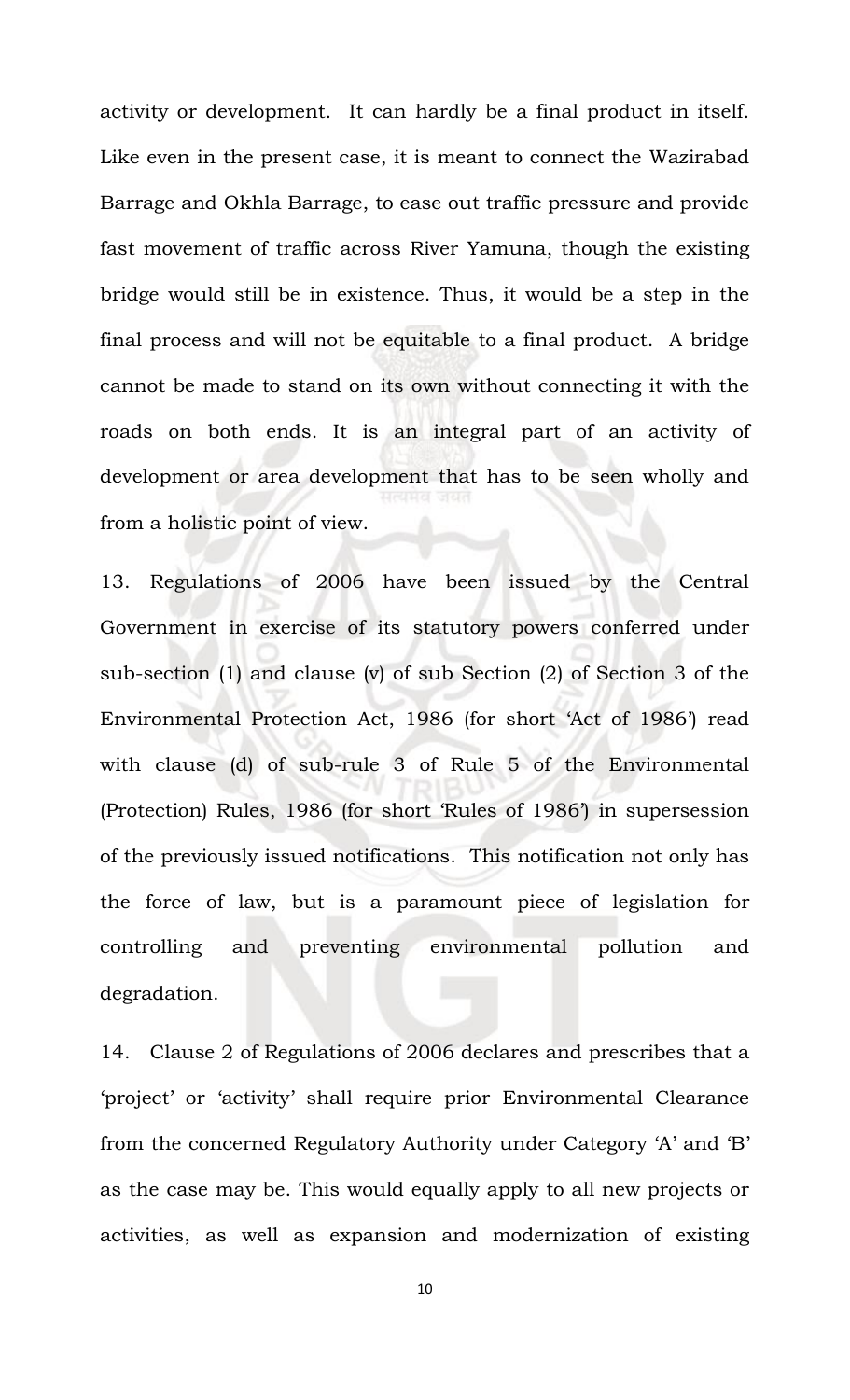projects or activities. Clause 2 also has an inbuilt restriction or limitation. It makes it obligatory upon the project proponent of any 'project' or 'activity' to take such Environmental Clearance before any construction work or preparation of land by the project management (except for securing the land), has started on the 'project' or 'activity'. In other words, obtaining of prior Environmental Clearance is a condition precedent before taking any steps in relation to the project or activity in terms of Clause 2. Schedule to the Regulations of 2006, then elaborates the projects and activities which would be covered under the said Clause 2. The heading of the Schedule also states 'List of Projects or Activities Requiring Prior Environmental Clearance'.

15. The significant expressions used by the framers in Clause 2 are 'projects and activities'. Obviously, when these two expressions have been used, they are neither interchangeable nor can be treated as synonymous. They have to have a distinct and different meaning with reference to the circumstances of a given project or activity. 'Project' even in common parlance is understood to mean, aim a planned undertaking; an individual or collaborative enterprise that is carefully planned to achieve a particular aim; a proposed or planned undertaking; any work taken up under a scheme for the purpose of providing employment etc. (Ref: The Law Lexicon 3rd Edn., 2012, Oxford Dictionary of English 3rd Edn. 2010, Wharton's Law Lexicon 15<sup>th</sup> Edn., 2012). The word 'Activity' could mean the combination of operations undertaken by the corporate body, whether or not they amount to a business, trade or profession in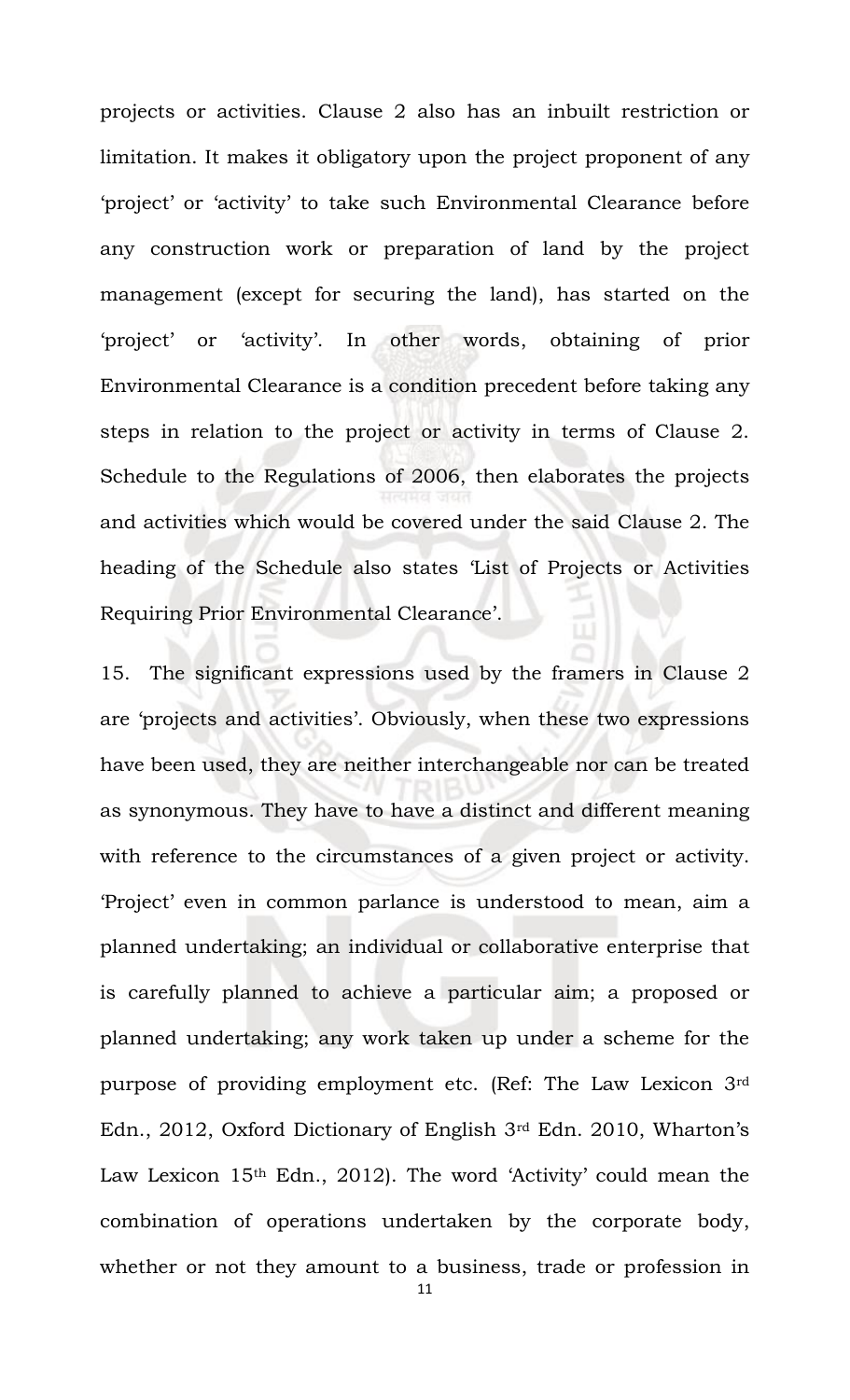the ordinary sense. It could also mean the collective acts of one person or two or more people engaged in a common enterprise. It could even mean a condition in which things are happening or being done; busy or vigorous action or movement; a thing that a person or group does or has done (Ref: The Law Lexicon 3rd Edn., 2012, Black's Law Dictionary 9th Edn., 2009, Oxford Dictionary of English 3rd Edn., 2010). 'Project' is a term of wider connotation than an 'activity'. Normally every 'activity' would be part of a 'project' but not always. Both these expressions cannot be defined or explained in rigid and inelastic terms. But, the fact of the matter is that these expressions have to be given a wider meaning and a liberal construction with reference to the facts of a given case, involving a 'project' or an 'activity'.

16. Entry 7(f) of the Schedule to the Regulations of 2006 deals with projects and activities of 'Highways'. It includes New National Highways, all new State Highway Projects and expansion thereof. Subject to the qualifications stated in that Entry, the Highways would include 'Expressways'.

17. Entry 8(a) relates to Building and Construction projects of  $\geq$ 20,000 sq. mtrs. and  $\leq 1,50,000$  sq. mtrs. of built up area. Entry 8(b) relates to projects of Township and Area Development, covering an area which is  $\geq$  50 hectares and/or built up area which is  $\geq$ 1,50,000 sq. mtrs. Such projects or activities under Entries 8(a) and 8(b) would be required to take Environmental Clearance and all such projects of Township and Area Development under Entry 8(b) satisfying the threshold area would be treated and appraised as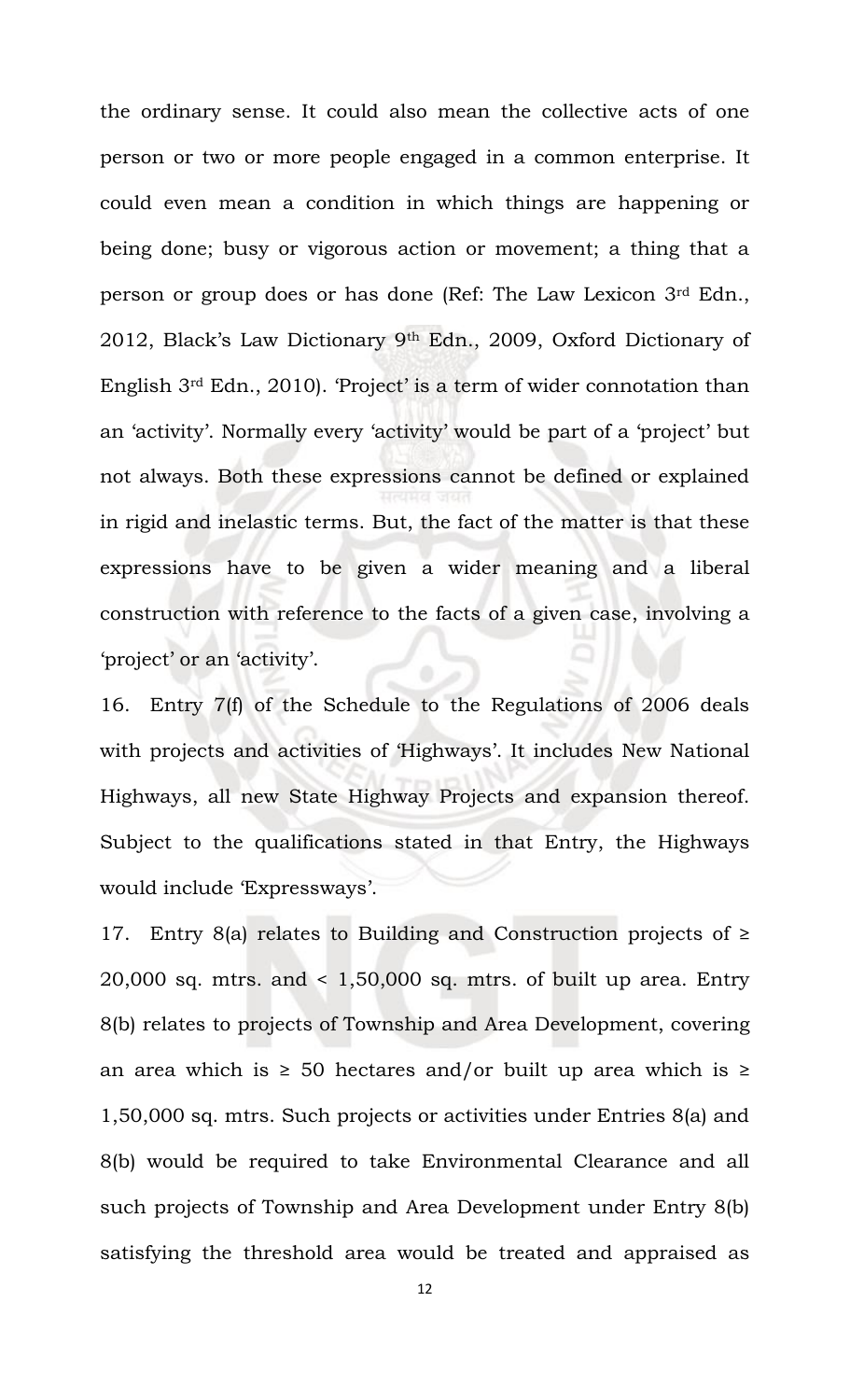category 'B1' Projects. Entries 8(a) and 8(b) are under Entry 8 which carries a heading 'Building / Construction projects / Area Development projects and Townships'. The legislature has worded heading of Entry 8 in very wide and expressive terms. Use of expression with such wide magnitude clearly indicates the legislative intent that they should be construed liberally. These expressions in fact, and as above referred, are incapable of being construed strictly. Entry 8(b) talks both of Township and Area Development projects. These expressions relate to same or identical 'project' or 'activity'. Besides developing township, development of the areas is also contemplated as an activity for a bigger project. If these projects of Township and Area Development are covering an area  $\geq$  50 hectares and/or the built up area in excess of 1,50,000 sq. mtrs., the project/activity would require prior Environmental Clearance.

18. Having deliberated upon the relevant provisions of the Regulations of 2006, now we would deal with the principles applicable to interpretations of such Entries. The Hon'ble Supreme Court in its various judgments has stressed upon the liberal interpretation of a statute, if it is a social welfare legislation. For instance, in the case of *The Authorised Officer, Thanjavur and Anr. v. S. Naganatha Ayyar and Ors.*, (1979) 3 SCC 466, the Court held that:

"1. While dealing with welfare legislation of so fundamental a character as agrarian reform, the court must constantly remember that the statutory pilgrimage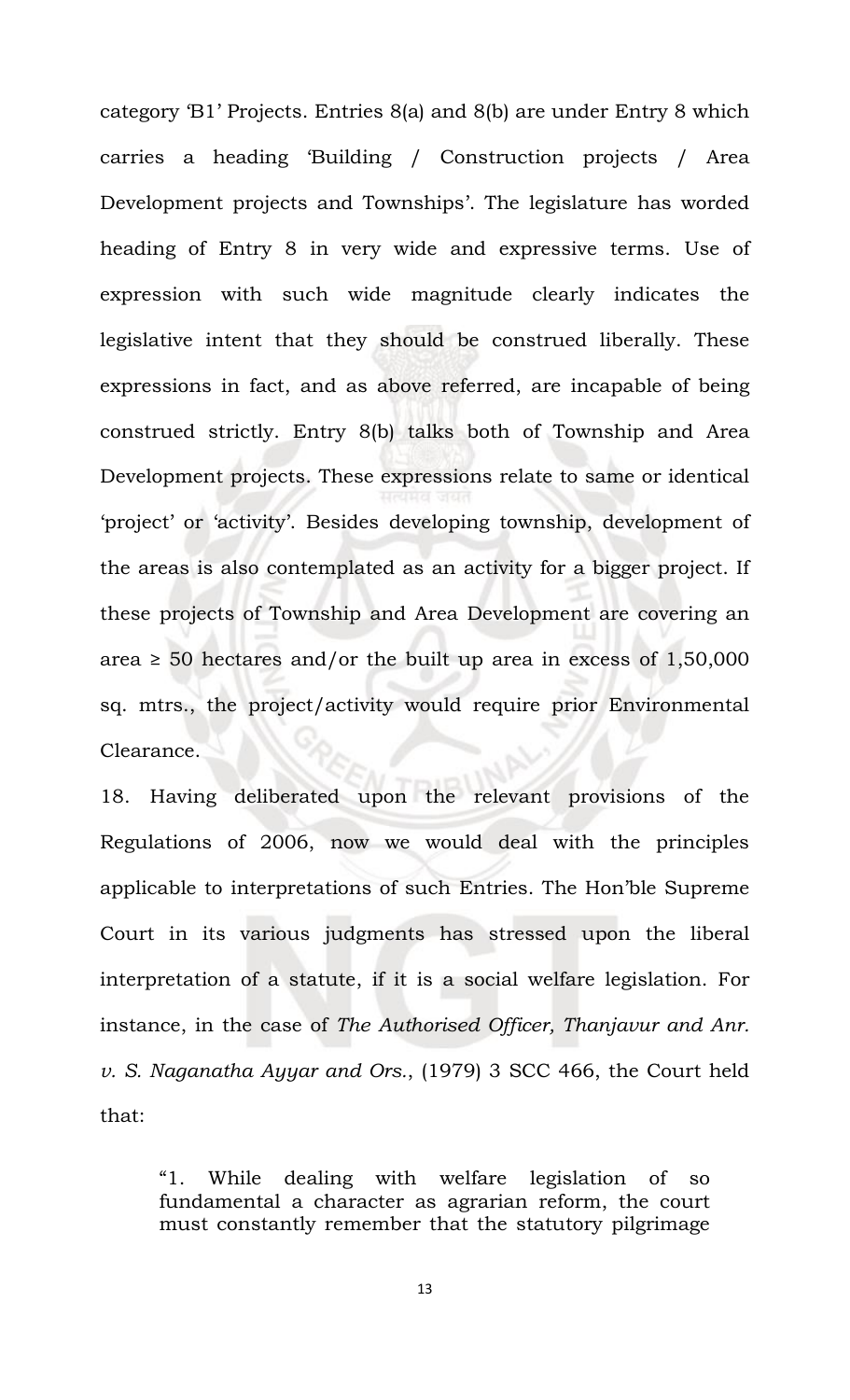to 'destination social justice' should be helped, and not hampered, by judicial interpretation."

In the case of *Workmen of American Express International Banking Corporation v. Management of American Express International Banking Corporation*, (1985) 4 SCC 71, the Court held

that:

"4. The principles of statutory construction are well settled. Words occurring in statutes of liberal import such as social welfare legislation and 'Human Rights' legislation are not to be put in procrustean beds or shrunk to Liliputian dimensions. In construing these legislations the imposture of literal construction must be avoided and the prodigality of its mis-application must be recognised and reduced. Judges ought to be more concerned with the 'colour', the 'content' and the 'context' of such statutes."

In the case of *Securities and Exchange Board of India v. Ajay* 

*Agarwal*, (2010) 3 SCC 765, the Court held that:

"41. It is a well known canon of construction that when Court is called upon to interpret provisions of a social welfare legislation the paramount duty of the Court is to adopt such an interpretation as to further the purposes of law and if possible eschew the one which frustrates it."

19. The Courts have also evoked the principle of purposive construction in relation to social welfare legislations. The statute and its provisions have to be given an expanded meaning that would tilt in favour of the object of the Act, curing or suppressing the evil by enforcing the law. While interpreting an Entry in a Schedule to an Act, the ordinary rule of construction requires to be applied to understand the Entries. There is a functional difference between a body of the statute on the one hand and the Schedule which is attached thereto on the other hand. The Sections in these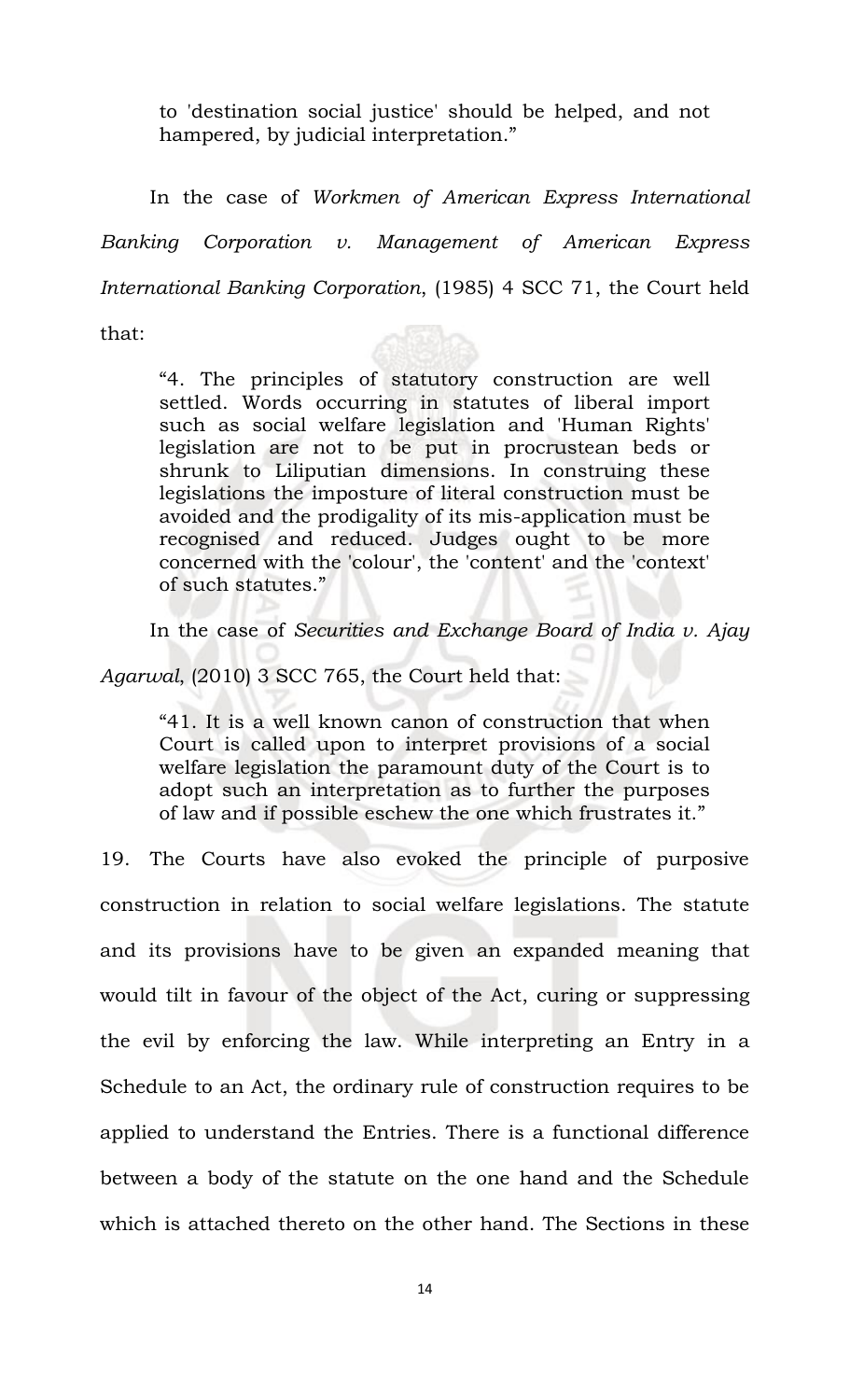Acts are enacting provisions. In contrast, the Schedule in an Act sets down things and objects and contains their names and descriptions. The sections of and the Schedule to the Act, have to be co-jointly read and construed, keeping in view the purpose and object of the Act while keeping a clear distinction between a fiscal and a social welfare legislation in mind. Social welfare programmes projected by the State and object of the statute are of paramount consideration while interpreting and construing such Entries. The law is always intended to serve the larger public purpose. In fact, welfare of the people is the supreme law and an enacted law should be administered lawfully, i.e., *salus populi est suprema lex*. It is not possible even for the legislature to comprehend and provide solution to all the evils or obstacles that are likely to arise in implementation of the enacted laws. Therefore, the Tribunal must adopt an approach for interpretation of these Entries which would further the cause of the Act and the intent of the legislation and be not unduly influenced by the rule of restricted interpretation.

20. In the case of *Regional Provident Fund Commissioner v. Shibu Metal Works*, AIR 1965 SC 1076, the Hon'ble Supreme Court was concerned with the question as to the true content of the entry "Electrical, Mechanical or general engineering products" included in Schedule 1 of the Employees' Provident Fund Act, 1952. The Hon'ble Supreme Court while dealing with this question and the principles that should be applied to find the true content of such entry held as under: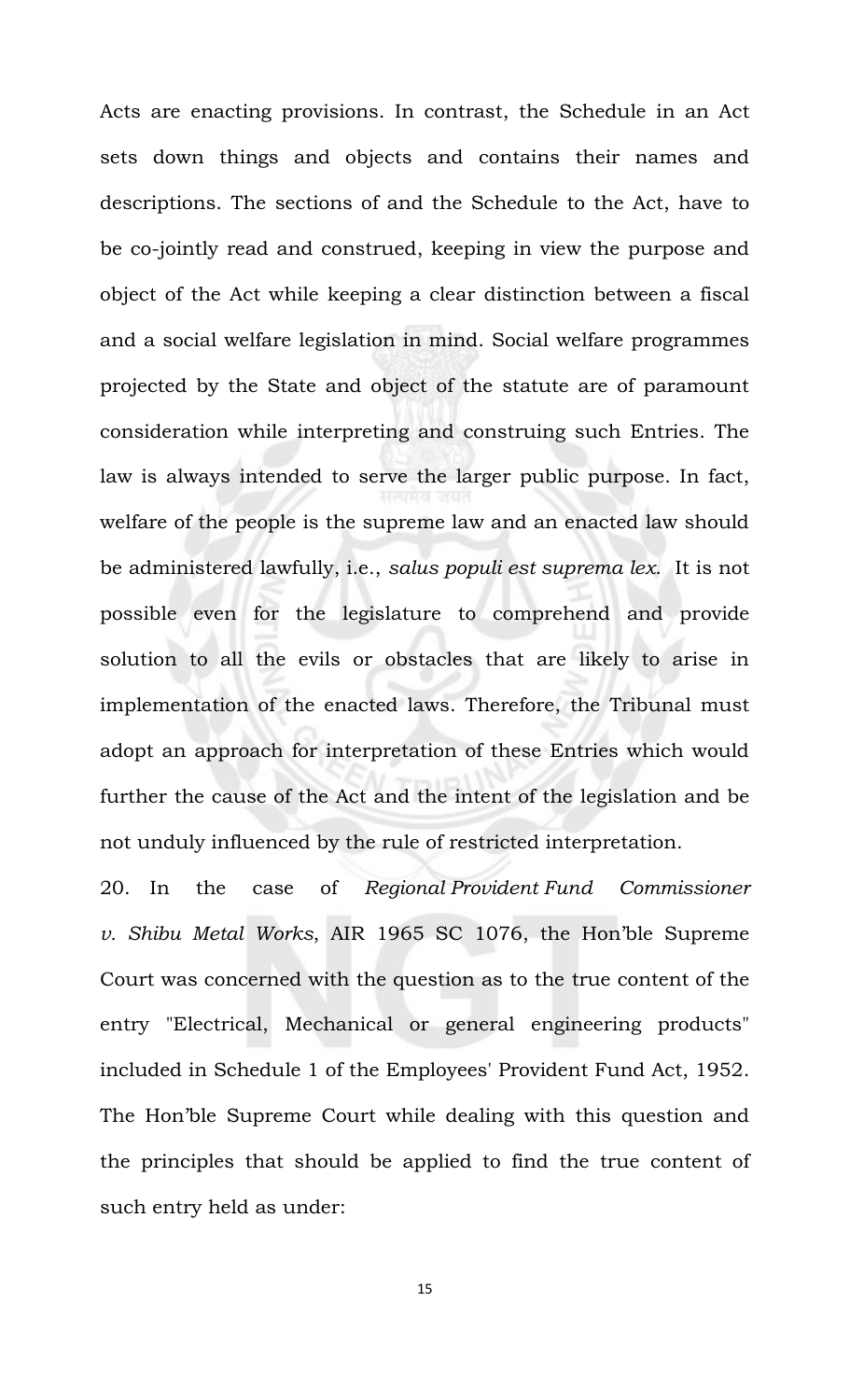"13. Reverting then to the question of construing the relevant entry in Sch. I, it is necessary to bear in mind that this entry occurs in the Act which is intended to serve a beneficent purpose. The object which the Act purports to achieve is to require that appropriate provision should be made for the employees employed in the establishments to which the Act applies; and that means that in construing the material provisions of such an Act, if two views are reasonably possible, the courts should prefer the view which helps the achievement of the object. If the words used in the entry are capable of a narrow or broad construction, each construction being reasonably possible, and it appears that the broad construction would help the furtherance of the object, then it would be necessary to prefer the said construction. This rule postulates that there is a competition between the two constructions, each one of which is reasonably possible. This rule does not justify the straining of the words or putting an unnatural or unreasonable meaning on them just for the purpose of introducing a broader construction."

21. The Hon'ble Supreme Court while giving a wider meaning to the Entry, held that the manufacture of brass utensils can easily be regarded as an activity, the object of which is the manufacture of general engineering products. This was the balanced and proper interpretation which was neither narrow nor broad, but was one that fitted into the scheme of the Schedule and the Object of the Employees' Provident Fund Act, 1952.

22. As we have already noticed that the Regulations of 2006 have been enacted in furtherance to the powers of delegated legislation vested in the Central Government in terms of the provisions of the Act and Rules of 1986. The Act of 1986 was enacted while noticing the decline in environmental quality as evidenced by increasing pollution, loss of vegetal cover and biological diversity, excessive concentrations of harmful chemicals in the ambient atmosphere and in food chains, growing risks of environmental accidents and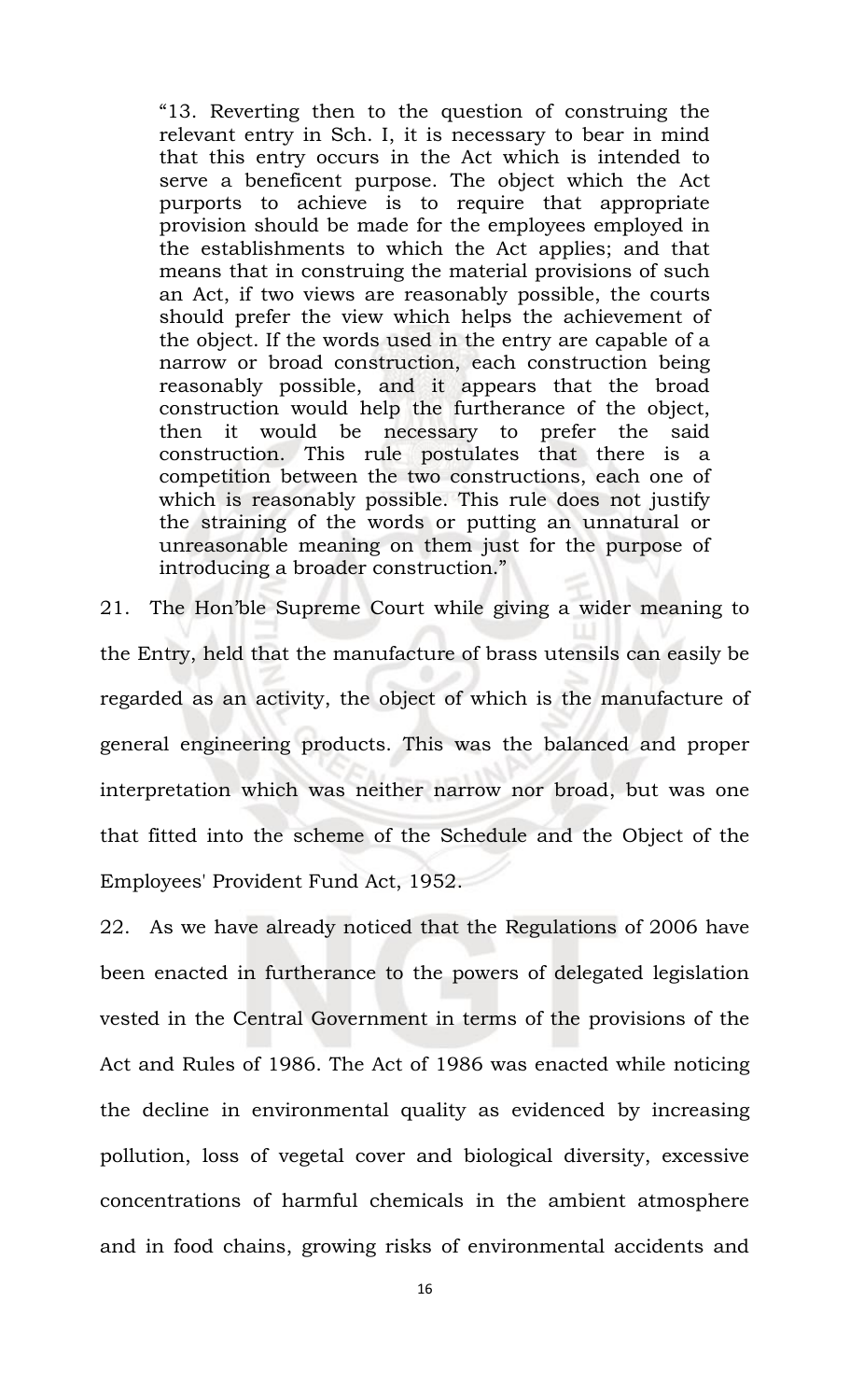threats to life support systems. It also noticed the inadequate linkages in handling matters of industrial and environmental safety. The purpose was to provide for greater environmental safety. The Act of 1986 was intended to take appropriate steps for the protection and improvement of environment. Environment not only includes water, air and land, but, also the interrelationship which exists among and between water, air and land and human beings, other living creatures, plants, micro-organisms and property. Section 3 of the Act of 1986 *inter alia*, but, specifically empowers the Central Government to take all such measures as it deems necessary for the purpose of protecting and improving the quality of environment. Clause (ii) and (iii) of Sub-Section 2 of Section 3, requires the Central Government to *inter alia,* but, specifically take measures as contemplated under sub-section 1 of Section 3, in relation to planning and execution of a nation-wide programme for prevention, control and abatement of environmental pollution, as well as for laying down standards for the quality of environment in its various aspects. Rule 5 of the Rules of 1986 further empowers the Central Government to place prohibition and restriction on the location of industries and the carrying on of processes and operations in different areas with reference to the environmental pollution. The object and purpose of the Act is to ensure prevention and control of environmental pollution, its abatement and particularly, degradation thereof.

23. Rivers are a very significant aspect of environment and ecology. The authorities concerned are not only expected to take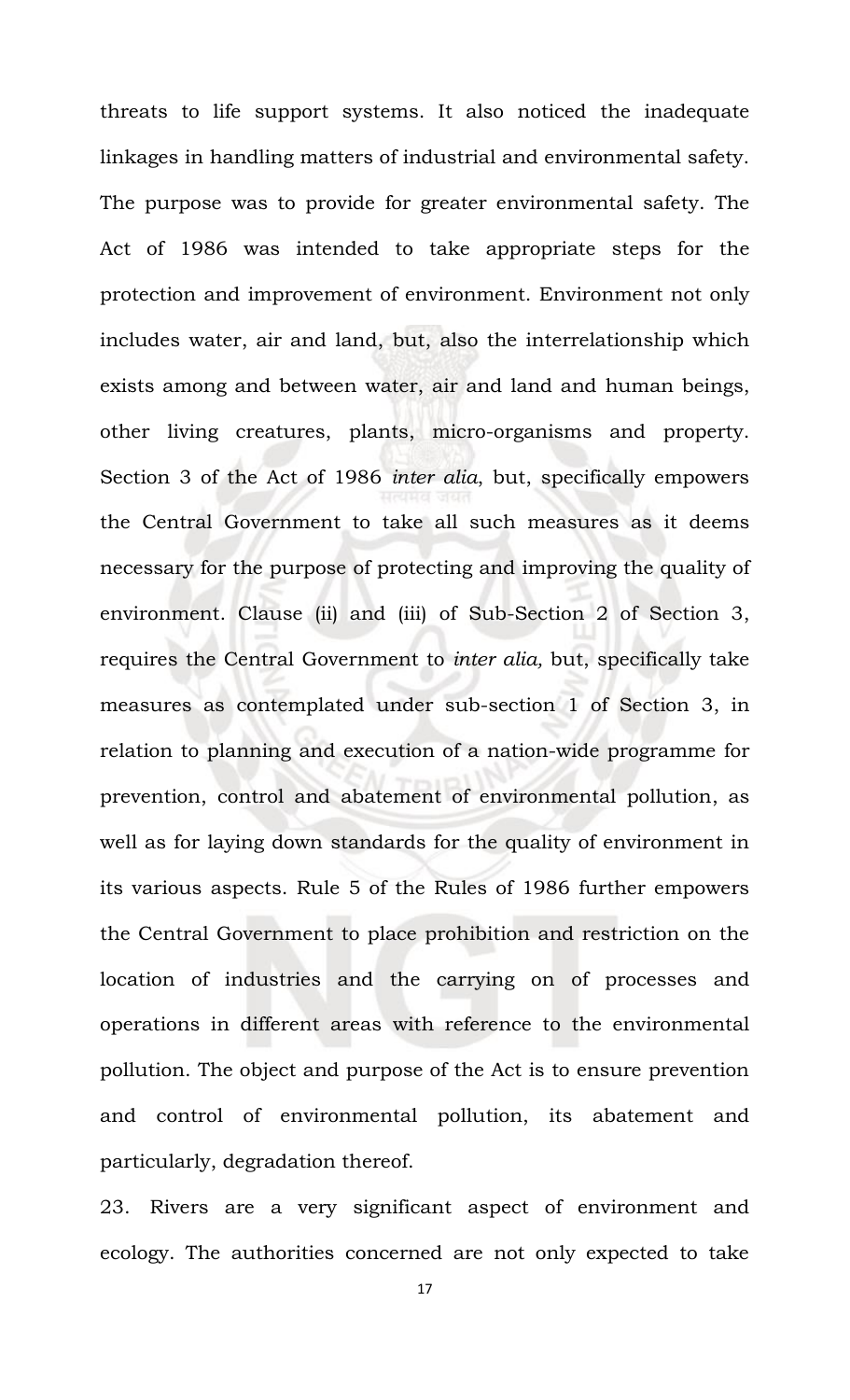steps for preventing pollution of water *per se* but, are also required to ensure that its biodiversity, ecology and floodplain is not unduly intruded or exploited to the disadvantage of the environment. That is the precise reason that the Act of 1986 not only refers to the pollution of air, water and land but even admits to protect its interrelationship with human beings and even other living creatures including plants etc. The legislature has left nothing to the imagination and has worded the Entry 8(b) very widely so as to cover within its ambit every facet of environment as contemplated under Section 2(a) of the Act of 1986. The aim and object of the Act of 1986 is to protect the environment, which certainly includes rivers.

24. Rivers can be polluted directly or its ecology, biodiversity or flow can be adversely affected by developmental activities, thus, causing environmental hazards. Structures like bridges can cause a series of impacts both in immediate time and extended over a long duration. Impact is not only limited to the specific physical development, but, it also gives rise to several other interlinked elements which can cumulatively impact the environment which replenishes the resources in long run. These environmental hazards may result from flooding, narrowing of embankments and endangering of aquatic life. Any development project or activity upon the floodplain, river bank or across the river is bound to have some impact upon the ecology and biodiversity of the river. It is an established fact that such projects, whether part of a comprehensive developmental activity or independently, would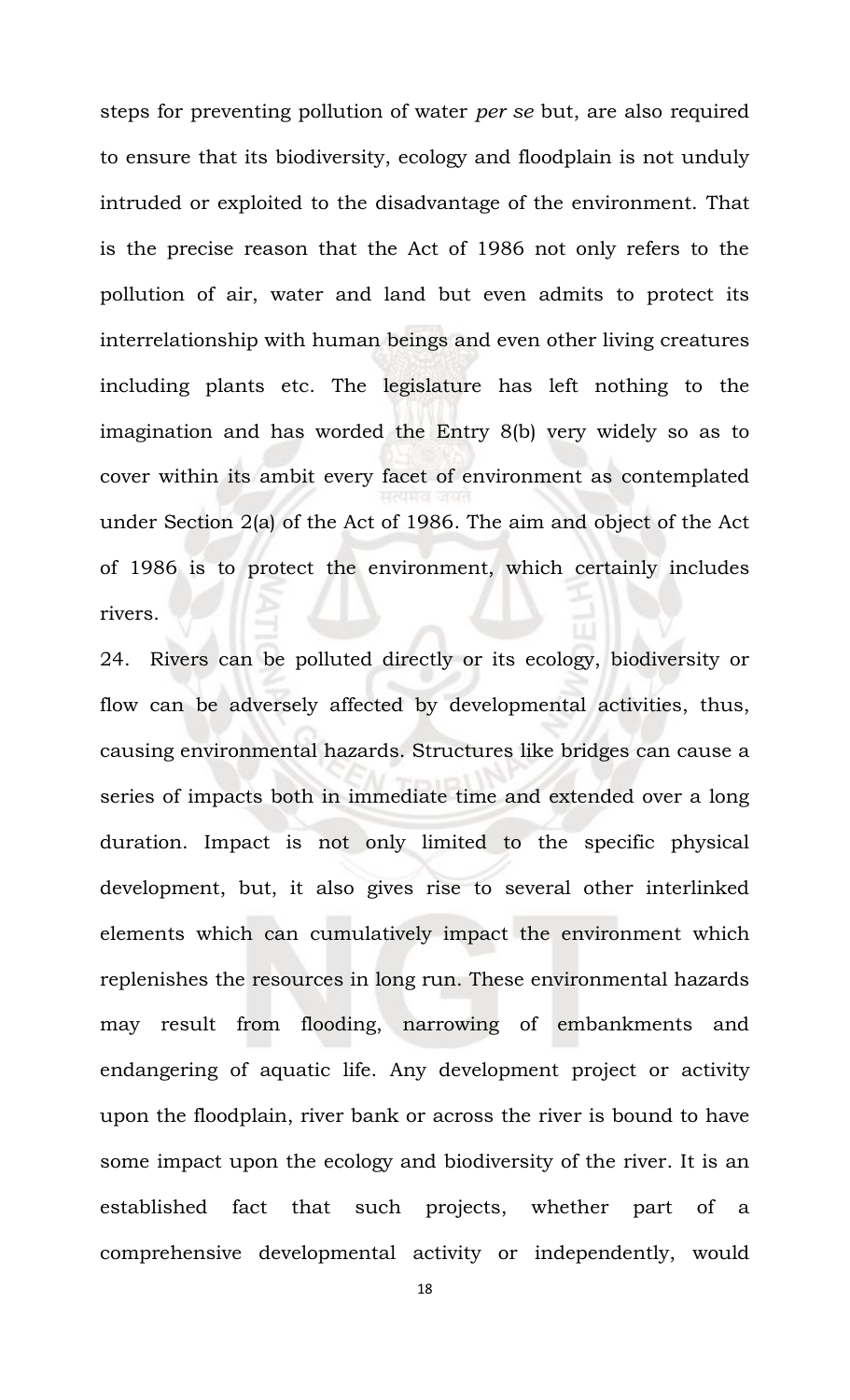narrow the water course or environmental flow of the river. Such activity may have adverse impacts on aquatic flora and fauna. In some cases, it may adversely affect the floodplain and may amount to affecting the terrestrial ecology.

25. Thus, the assessment of such impact and degradation of environment resulting therefrom, is essential and is a matter which is of concern for the Expert Bodies appointed under the Act. Furthermore, Environmental Impact Assessment Guidance Manual for Building, Construction, Township and Area Development Project, 2010 provides that environmental facets which are to be considered in relation to township and area development are land, air, noise, water, biological, socio-economic and solid waste management. Thus, it is necessary to ascertain the baseline data of these environmental facets before a project or an activity may be permitted or carried out.

26. The Regulations of 2006 have been promulgated with the aim and object of assessing the impact that a project or an activity would have upon the environment and ecology. The expert body is expected to precisely visualise the extent of environmental degradation resulting from the project before granting approval. Normally, the projects having irretrievable and permanent impacts on nature are not permitted, and where permitted, very stringent, protective and precautionary conditions are imposed. Thus, it is relevant at this stage to understand the concept of EIA as contemplated under the Regulations of 2006 with reference to the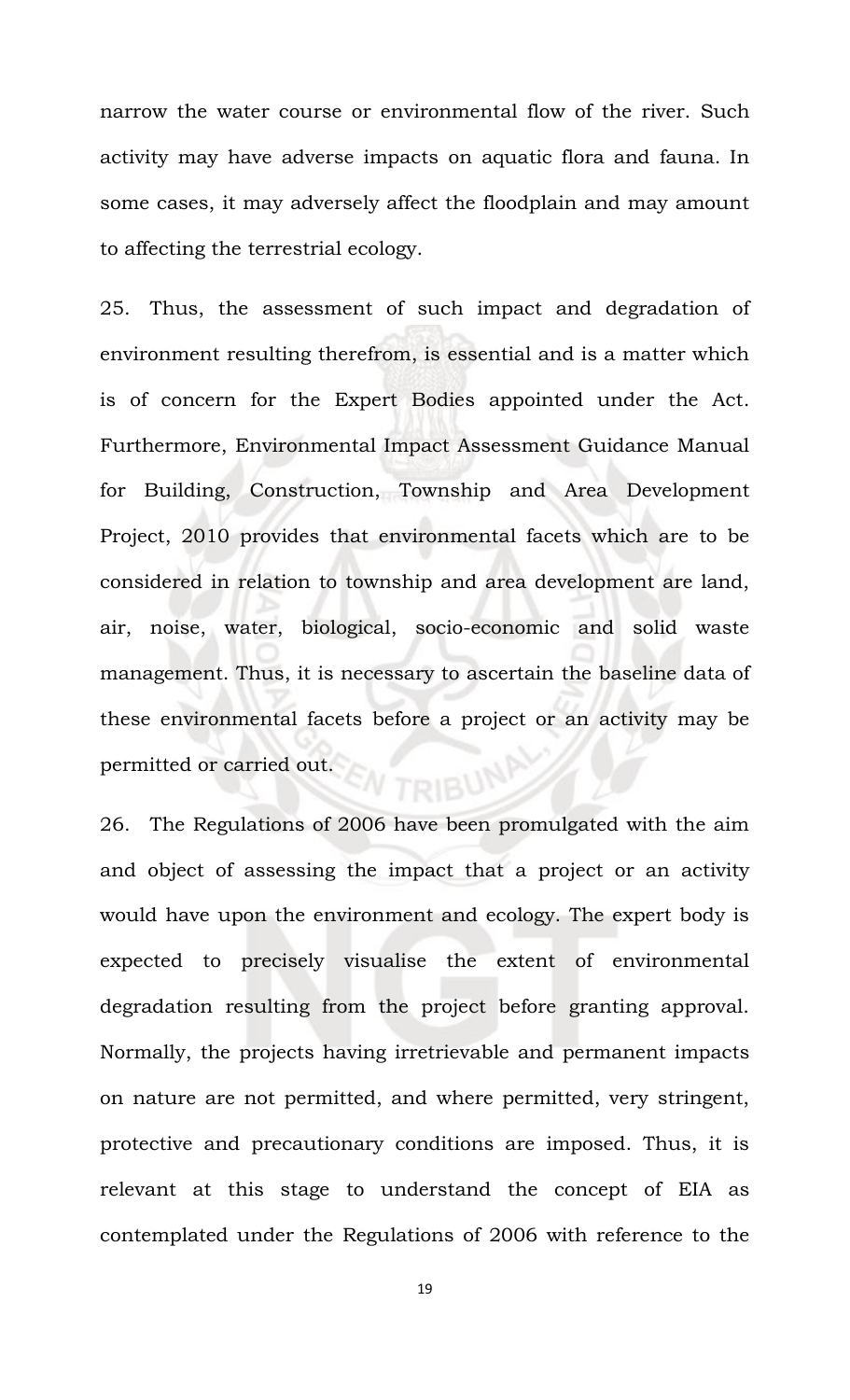provisions of the Act of 1986 for protection of ecology and biodiversity of the river and riverbed.

27. In order to understand the concept of EIA, one first needs to know what an 'Environmental Impact' is. An 'Environmental Impact' is any impact or effect (positive or negative) that an activity has on an environmental system, environmental quality or natural resources. It is also known as an environmental effect [Oxford Dictionary of Environment and Conservation, First Edn., 2007]. An 'Environmental Effect' is defined as a natural or artificial disturbance of the physical, chemical or biological components that make up environment [Black's Law Dictionary, 9th Edn., 2009]. Such activities may take the form of mining, oil and gas exploration, thermal, nuclear and hydraulic power plants, metallurgical industries, chemical fertilizers, storing of hazardous chemicals, industrial estates/parks/complexes/areas, waste treatment plants, etc.

28. EIA was first introduced in the USA in 1969 and has since been widely accepted. It is being adopted in one form or the other in an increasing number of countries as a basis for making informed and rational judgments about what sort of developments are environmentally acceptable. It even includes the concept of 'Strategic Environmental Assessment'. An EIA is defined as a formal statement of the environmental impacts that are likely to arise from major activities such as new legislation or a new policy, programme or project. The results of the assessment are reported in the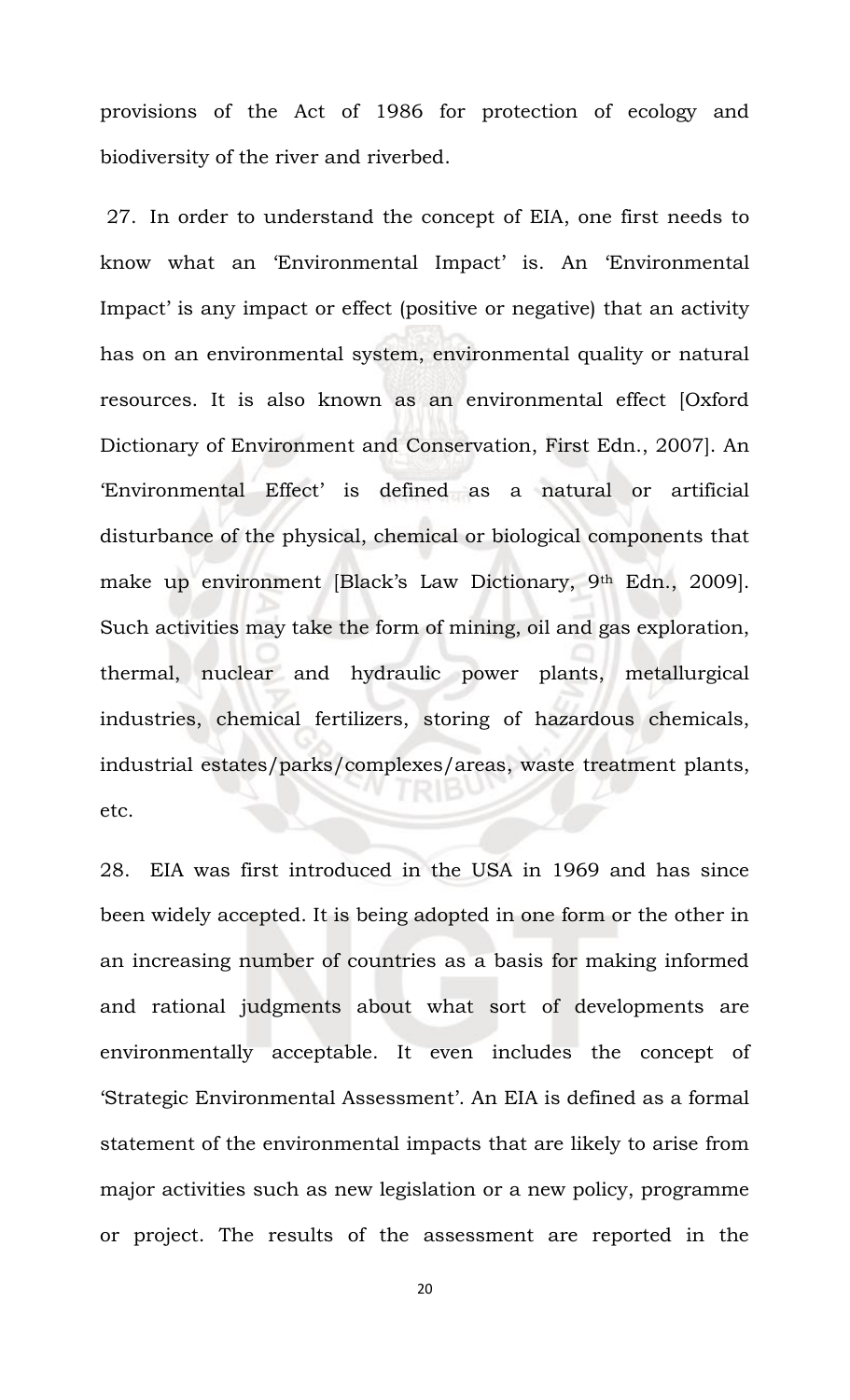'Environment Impact Statement' (EIS) [Oxford Dictionary of Environment and Conservation, First Edn., 2007]. Thus, an EIA in general parlance does not confine itself only to projects but also to legislations and policies.

29. With expansion and modernization of economic and trade activities in India, there was a need felt to understand as well as regulate the potential environmental impacts that such activities may have. Thus, in order to impose certain restrictions and prohibitions on new projects or activities, or on expansion or modernization of existing projects or activities, the Central Government enacted the Environment Clearance Regulations, 2006, on 14th September, 2006 under Section 3(1) and 3(2)(v) of the Act of 1986 and Rule 5(2) of Rules of 1986. The objective of the Regulations of 2006 is to set procedures of environmental clearance before establishment of project of identified nature and size. It required the construction of new projects or activities or the expansion or modernization of existing projects or activities listed in the Schedule to the notification to be undertaken in any part in India only after prior Environmental Clearance is granted by the particular authority. These Regulations do not define an EIA or an EIS. However, it requires the Expert Appraisal Committees in case of category 'A' projects and the State Level Expert Appraisal Committees in case of category 'B-1' projects or activities, including applications for expansion and modernization and/or change in product mix of existing projects or activities, to determine detailed and comprehensive ToR addressing all relevant environmental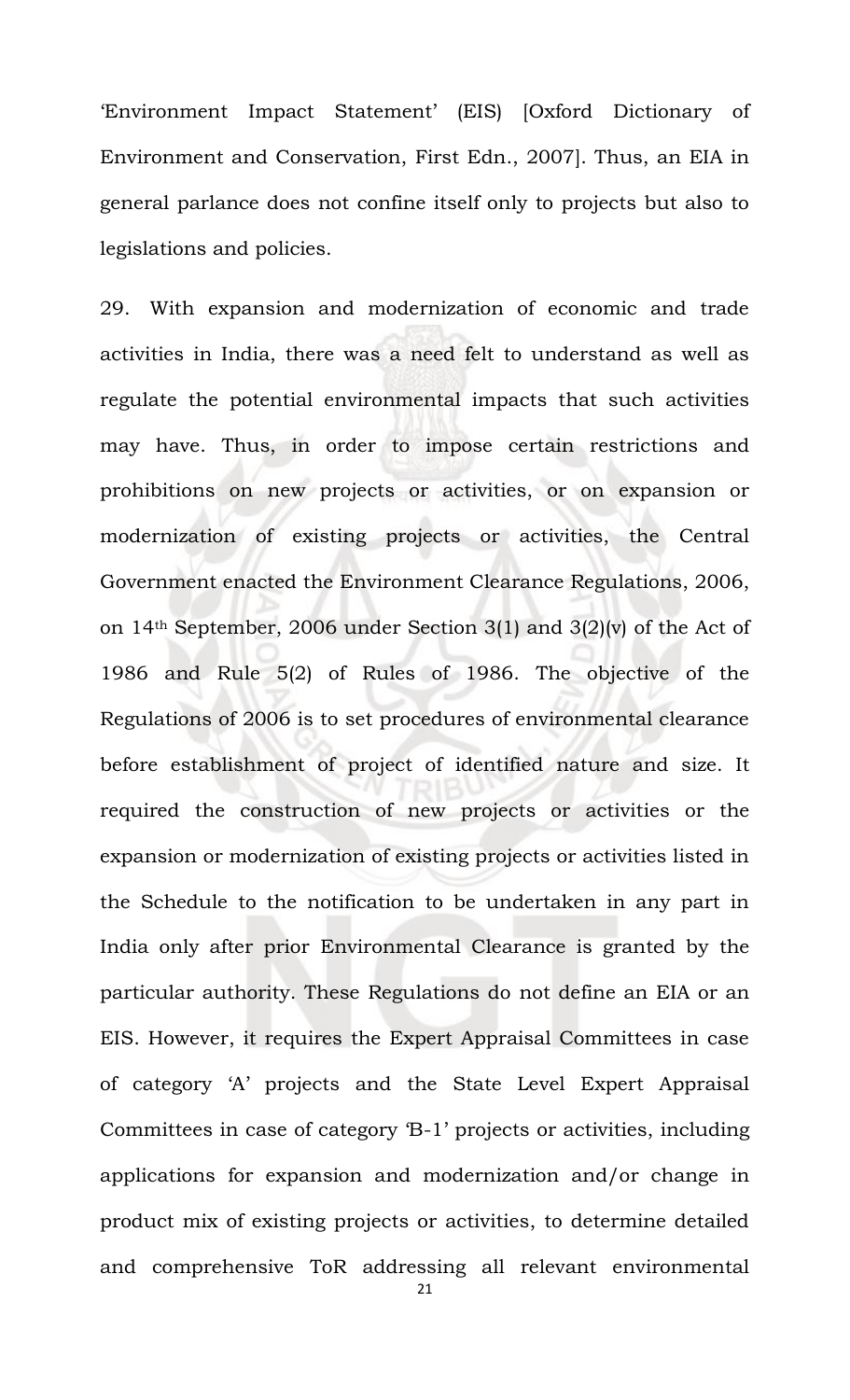concerns for the preparation of an EIA. Categorization of projects/activities into category 'A' or 'B' is done on the basis of the potential hazards that it poses to the environment, location, the extent of area involved etc.

30. Thus, clearly, the mandate of the Regulations of 2006 is to ensure protection of environment and ecology in face of rapid developmental activities, which are even the need of the hour. Since the object of the Regulations of 2006 is to provide developmental activities while ensuring presence of a safer environment, it can be termed as welfare legislation. Thus, the rule of reasonable constructions in conjunction with the liberal construction would have to be applied.

Article 48A in Part-IV (Directive Principles) of the Indian Constitution enjoins that "State shall endeavour to protect and improve the environment and to safeguard the forests and wild life of the country". Article 47 further imposes a duty on the State to improve public health as its primary duty. Article 51A(g) imposes "a fundamental duty" on every citizen of India to protect and improve the natural "environment" which includes forests, lakes, rivers and wild life, and to have compassion for living creatures. The word "environment" is of broad spectrum which brings within its ambit "hygienic atmosphere and ecological balance". It is, therefore, not only the duty of the State, but also the duty of every citizen to maintain hygienic environment. The State, in particular, has a duty in that behalf to shed its extravagant, unbridled sovereign power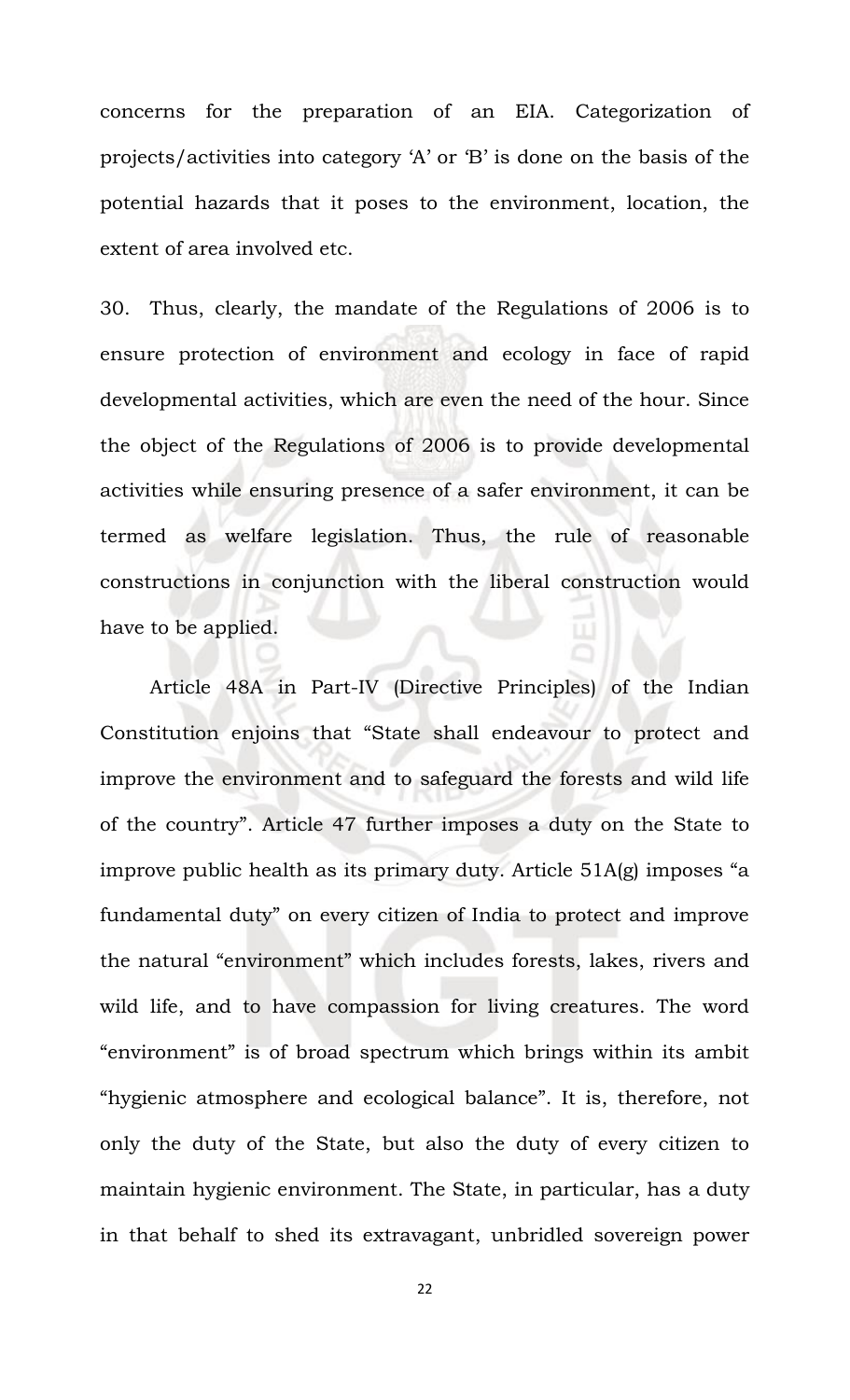and to forge in its policy, to maintain ecological balance and hygienic environment. Article 21 protects 'Right to Life' as a fundamental right. Enjoyment of life and its attainment, including the right to live with human dignity, encompasses within its ambit, the protection and preservation of environment, ecological balance, free from pollution of air and water, sanitation, without which life cannot be enjoyed. Any contra acts or actions would cause environmental pollution. Therefore, there is a constitutional imperative on the State authorities and bodies like the Pollution Control Board not only to ensure and safeguard proper environment, but also to take adequate measures to promote, protect and improve the environment, both, man-made and natural. Sections 3 and 5 of the Act of 1986, apart from other provisions of Water (Prevention and Control of Pollution) Act, 1974 and the Air (Prevention and Control of Pollution) Act, 1981, empower the Government to make all such directions and take all such measures as are necessary or expedient for protecting and promoting the 'Environment', which expression has been defined in very wide and expansive terms in Section 2(a) of the Act of 1986. *[Noyyal River Ayacutdars Protection Association rep. by its President, P.M. Govindaswamy Pappavalasu v. The Government of Tamil Nadu rep. by its Secretary, Public Works Department and Ors., 2007-1-LW 275, Indian Council for Enviro-Legal Action etc. v. Union of India, (1996) 3 SCC 212]*.

The flood plains and river bed of Yamuna are under increasing pressure of alternative land use for various purposes, which are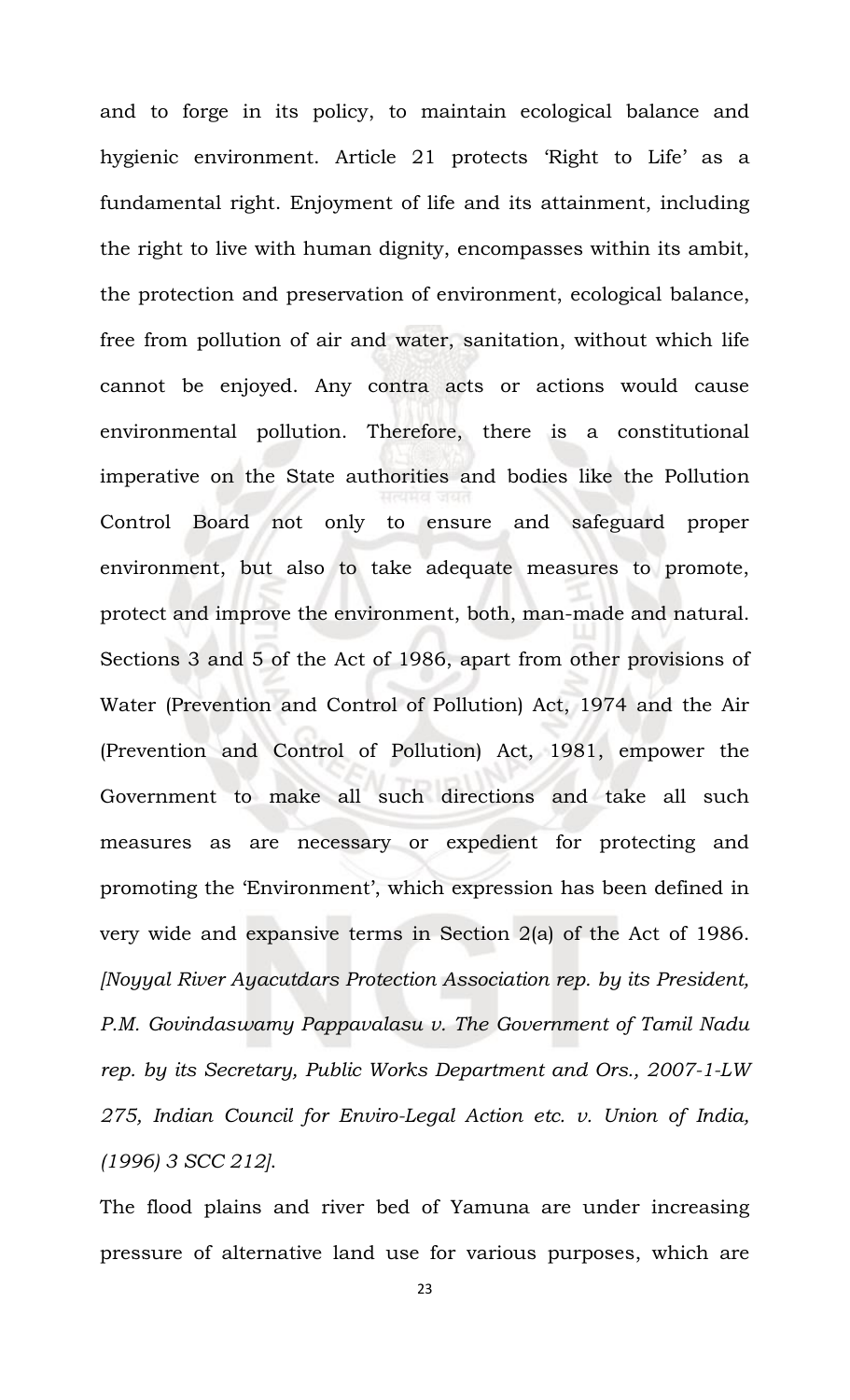driven primarily by growth of economy at the cost of the river's integrity as an eco-system. [*Manoj Mishra v. Union of India*, Original Application No. 6 of 2012 and Original Application No. 300 of 2013, decided on 13th January, 2015]. The powers conferred on the Central Government by virtue of provisions contained in Section 3, 5 and 25 of the Act of 1986 and on the National Green Tribunal by virtue of Sections 14, 15 and 16 read with Section 18 of the National Green Tribunal Act, 2010, are wide enough to provide for protection, preservation and restitution of the environment and ecology of the river bed of River Yamuna.

31. If an activity is allowed to go ahead, there may be irreparable damage to the environment and if it is stopped, there may be irreparable damage to economic interest. In case of doubt, however, protection of environment would have precedence over the economic interest. Precautionary principle requires anticipatory action to be taken to prevent harm. The harm can be prevented even on a reasonable suspicion. It is not always necessary that there should be direct evidence of harm to the environment [*Vellore Citizens Welfare Forum v. Union of India*, (1996) 5 SCC 647].

32. The applicability of 'Principle of Liberal Construction' to sociowelfare legislation like the Act of 1986, thus, could be justified either with reference to the 'doctrine of reasonable construction' and/or even on 'constructive intuition'. In the case of *Haat Supreme Wastech Pvt. Ltd. v. State of Haryana and Ors*, 2013 ALL (I) NGT REPORTER (2) (DELHI) 140, the Tribunal, while dealing with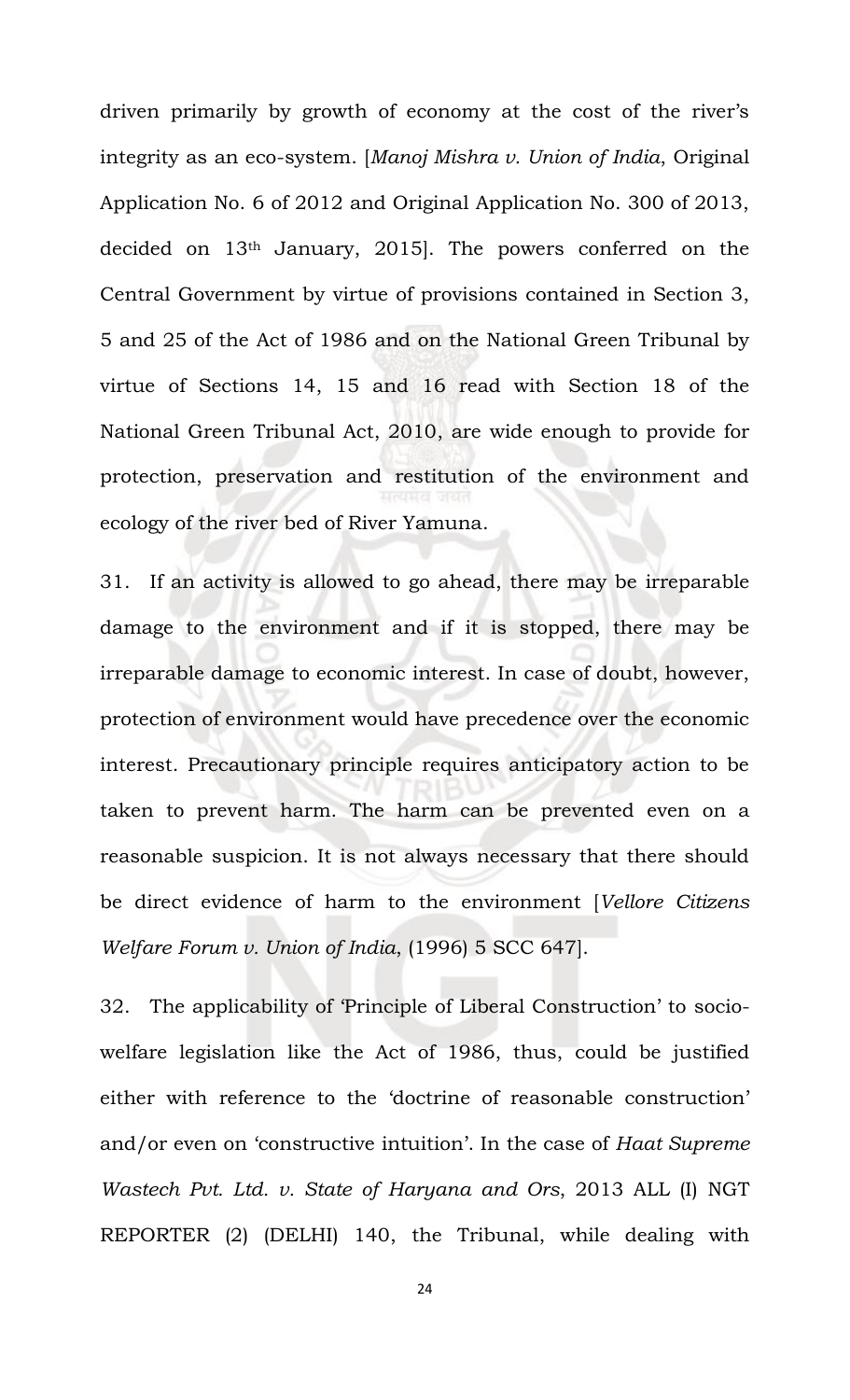interpretation of the Regulations of 2006 along with the Schedule and while deciding whether the bio-medical waste disposal plants required Environmental Clearance or not, answered the question in affirmative, that, such plants are covered under Entry 7(d) and while answering so, applied the doctrine of 'reasonable construction' as well as 'constructive intuition'. Doctrine of 'reasonable construction' is intended to provide a balance between development and the environment. The Tribunal held that there was no occasion for the Tribunal to take the scope of Entry 7(d) as unduly restrictive or limited and it gave the entry a wide meaning. It was also held that the Environmental Clearance would help in ensuring a critical analysis of the suitability of the location of the bio-medical waste disposal plant and its surroundings and a more stringent observation of parameters and standards by the project proponent on the one hand and limiting its impact on public health on the other.

33. 'Development' with all its grammatical variations, means the carrying out of building, engineering, mining or other operations in, on, over or under land or the making of any material change in any building or land and includes re-development. It could also be an activity, action, or alteration that changes underdeveloped property into developed property (Ref: Wharton's Law Lexicon, 15th Edn., 2012, Black's Law Dictionary 9th Edn., 2009). Reading of Clause 2 of the Regulations of 2006 and the Schedule attached thereto, particularly in light of the above principles, clearly demonstrates that an expression of very wide magnitude has been deliberately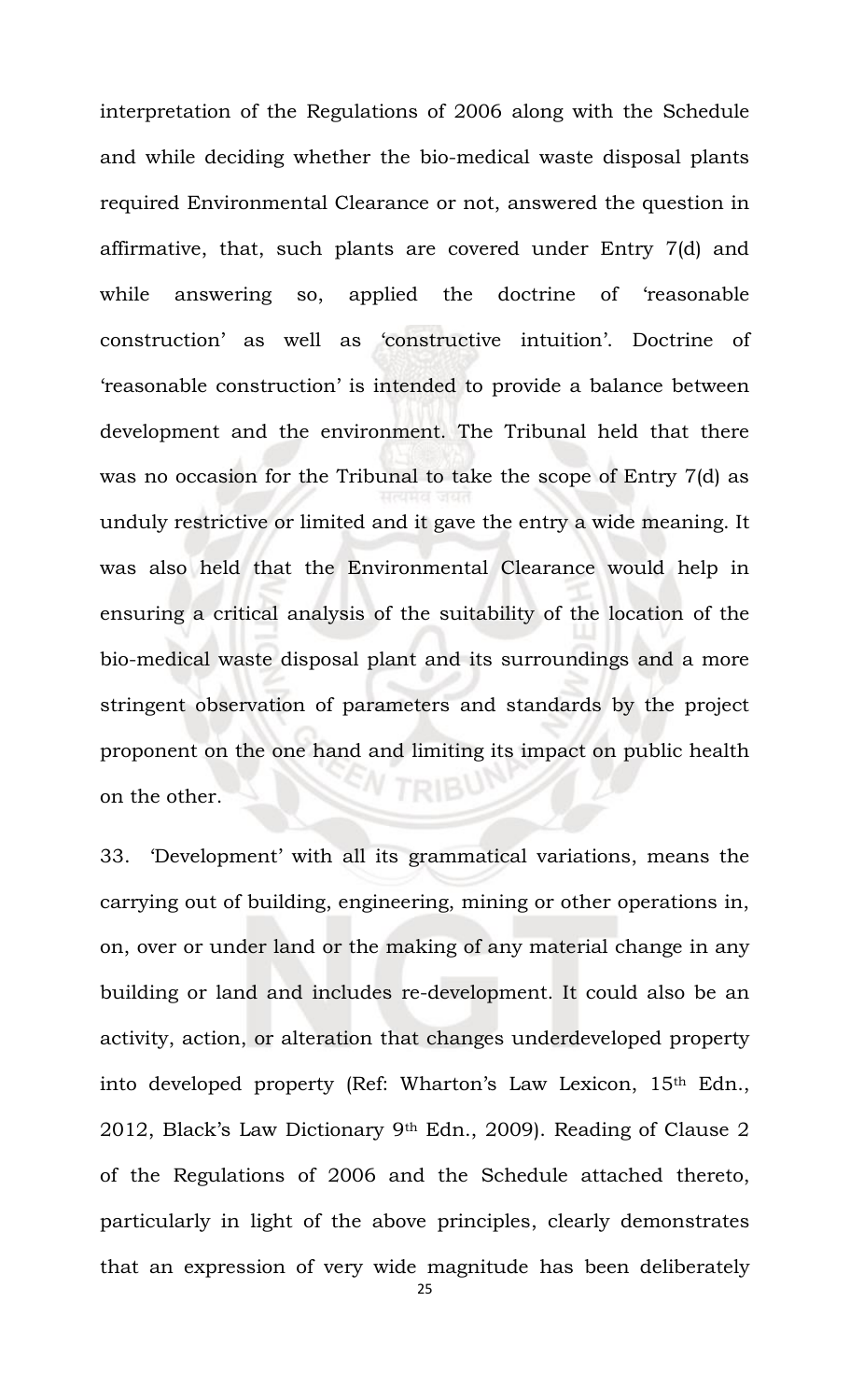used by the framers. They are intended to cover all projects and activities, in so far as they squarely fall within the ambit and scope of the Clause. There does not appear to be any interest for the Tribunal to give it a narrower or a restricted meaning or interpretation. In the case of *Kehar Singh v. State of Haryana*, 2013 ALL (I) NGT REPORTER (2) (DELHI) 140, the Tribunal had specifically held that there should exist a nexus between the act complained of and environment and that there could be departure from the rule of literal construction, so as to avoid the statute becoming meaningless or futile. In case of a social or beneficial legislation, the Tribunal should adopt a liberal or purposive construction as opposed to the rule of literal construction. The words used therein are required to be given a liberal and expanded meaning. The object and purpose of the Act of 1986 and the Schedule of Regulations of 2006 thereto was held to be of utmost relevance. In the case of present kind, if no checks and balances are provided and expert minds does not examine and assess the impacts of such projects or activities relating to development, consequences can be very devastating, particularly environmentally. Normally, the damage done to environment and ecology is very difficult to be redeemed or remedied. Thus, a safer approach has to be adopted to subject such projects to examination by Expert Bodies, by giving wider meaning to the expressions used, rather than to frustrate the object and purpose of the Regulations of 2006, causing irretrievable ecological and environmental damage.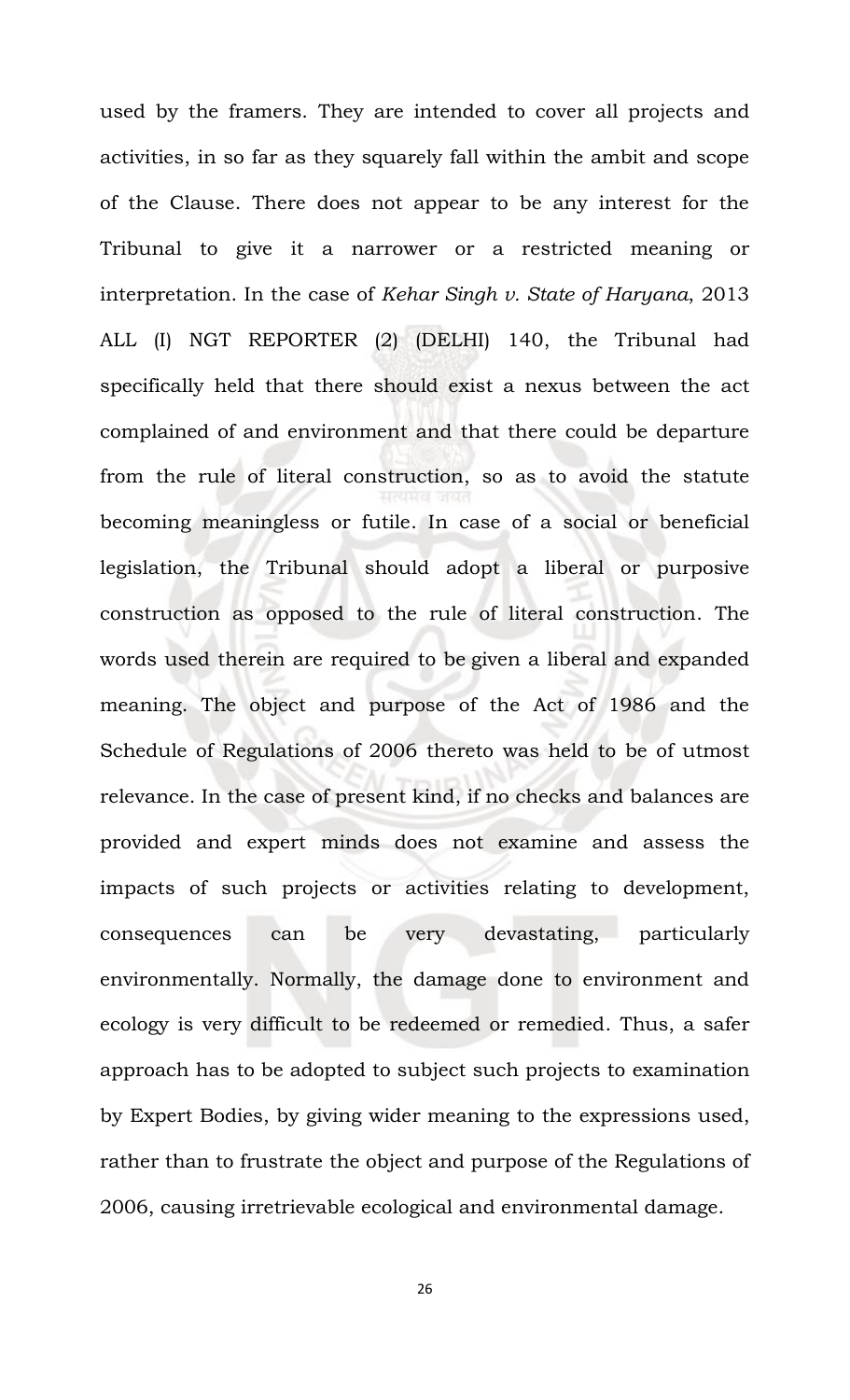34. There can hardly be any escape from the fact that Entries 8(a) and 8(b) are worded somewhat ambiguously. They lack certainty and definiteness. This was also noticed by the Hon'ble Supreme Court in the case of *In Re: Construction of Park at Noida Near Okhla Bird Sanctuary v. Union of India (UOI) & Ors.*, (2011) 1 SCC 744, where the Court felt the need that the Entries could be described with greater precision and clarity and the definition of 'built-up area' with facilities open to the sky needs to be freed from its present ambiguity and vagueness. Despite the above judgment of the Hon'ble Supreme Court, Entry 8(a) and 8(b) were neither amended nor altered to provide clarity or certainty. However, the expression 'built up area' under the head 'conditions if any' in column (5) of the Schedule to the Regulations of 2006, was amended vide Notification dated 4th April, 2011. *Dehors* the ambiguities in these Entries, an interpretation that would frustrate the object and implementation of the relevant laws, would not be permissible. 'Township and Area Development project' is an expression which would take within its ambit the projects which may be specific in relation to an activity or may be, they are general Area Development projects, which would include construction and allied activities. 'Area Development' project is distinct from 'Building and Construction' project, which by its very language, is specific and distinct. Entries 8(a) and 8(b) of the Schedule to the Regulations of 2006 have been a matter of adjudication and interpretation before the Hon'ble Supreme Court in the case of *In Re: Construction of Park at Noida Near Okhla Bird Sanctuary v.*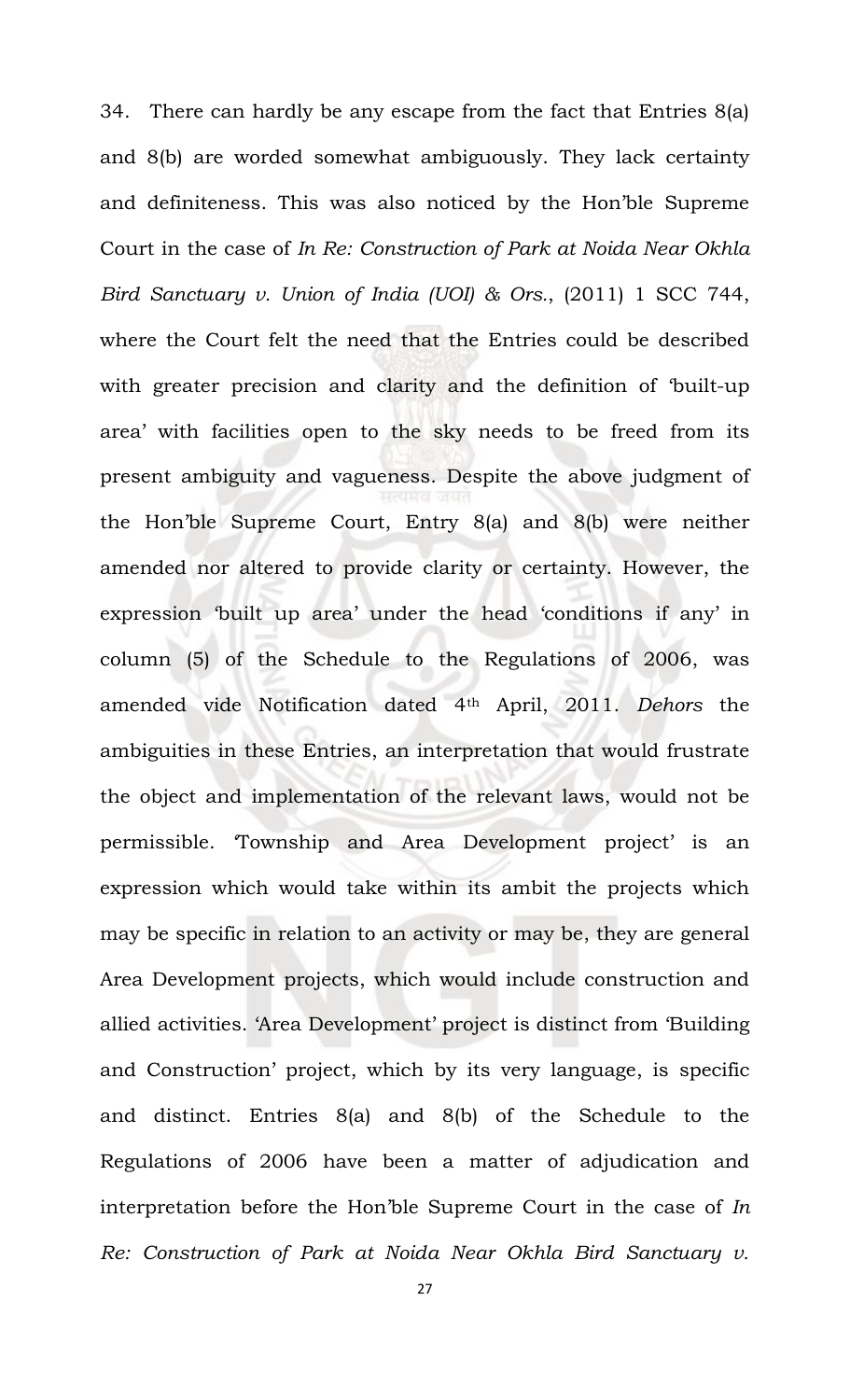*Union of India (UOI) & Ors.*, (supra). In that case, Hon'ble Supreme Court was concerned with the construction of a park in Noida near the Okhla Bird Sanctuary. The Hon'ble Supreme Court provided a distinction between a 'Township project' and 'Building and Construction project' and held that a 'Township project' was different, both quantitatively and qualitatively from a mere 'Building and Construction project'. Further, that an Area Development project may be connected with the Township Development project and may be its first stage when grounds are cleared, roads and pathways are laid out and provisions are made for drainage, sewage, electricity and telephone lines and the whole range of other *civic infrastructure*, or an area development project may be completely independent of any township development project as in the case of creating an artificial lake, or an urban forest or setting up a zoological or botanical park or a recreational, amusement or a theme park. The Hon'ble Supreme Court principally held that a zoological or botanical park or a recreational park etc. would fall within the category of Entry 8(b) but, if it does not specify the threshold marker of minimum area, then it may have to be excluded from operation of the mandatory condition of seeking prior Environmental Clearance. The Court held as under:

"66. The illustration given by Mr. Bhushan may be correct to an extent. Constructions with built up area in excess of 1, 50,000 sq mtrs. would be huge by any standard and in that case the project by virtue of sheer magnitude would qualify as township development project. *To that limited extent* there may be a quantitative correlation between items 8(a) and 8(b). But it must be realized *that the converse of the illustration given by Mr.Bhushan may not be true.* For example, a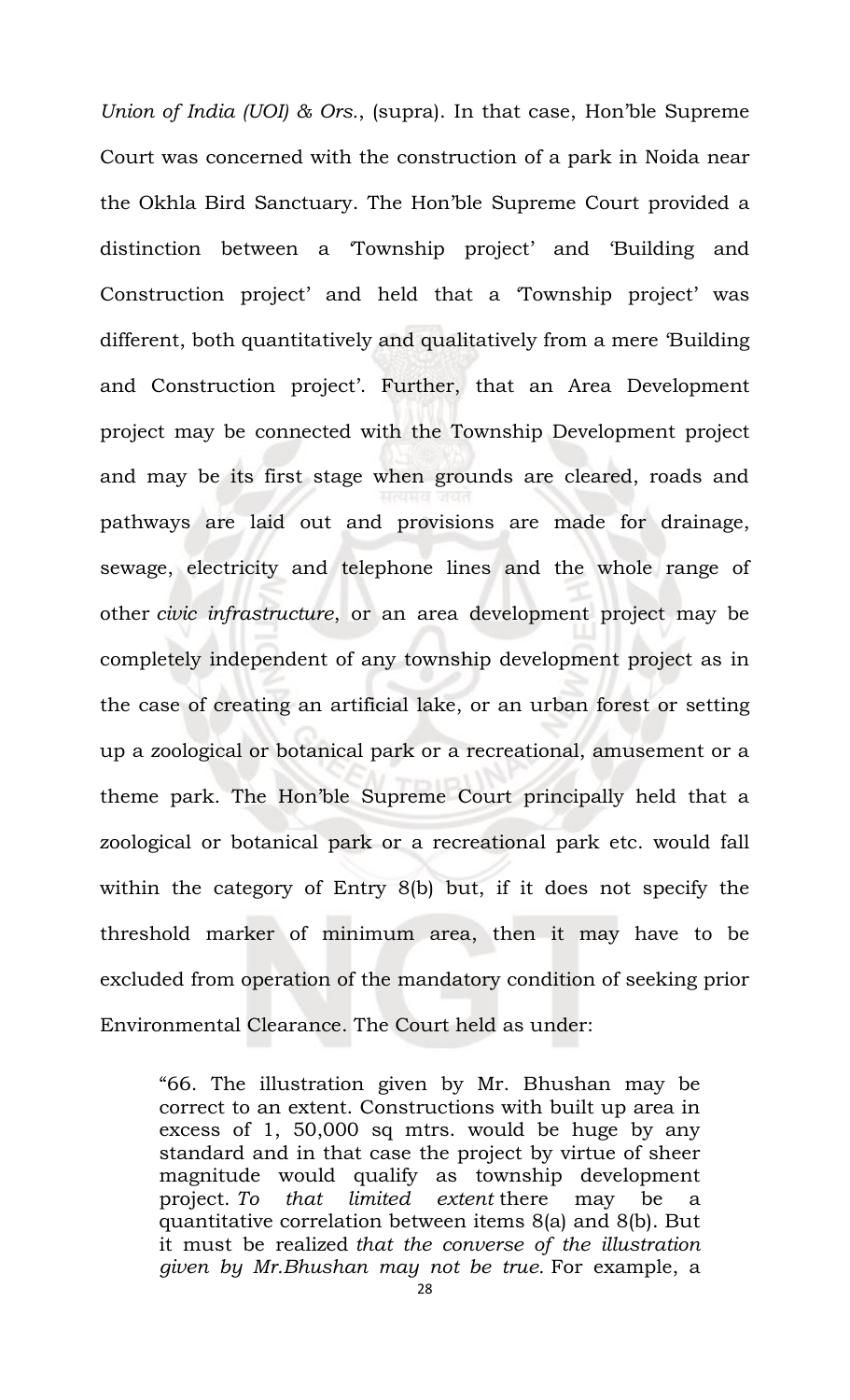project which is by its nature and character *an "Area Development project" would not become a "Building and Construction project"* simply because it falls short of the threshold mark under item 8 (b) but comes within the area specified in item 8 (a). The essential difference between items 8(a) and 8(b) lies not only in the different magnitudes but in the difference in the nature and character of the projects enumerated there under.

67. In light of the above discussion it is difficult to see the project in question as a "Building and Construction project". Applying the test of 'Dominant Purpose or Dominant Nature' of the project or the *"Common Parlance" test, i.e. how a common person using it and enjoying its facilities would view it, the project can only be categorized under item 8(b) of the schedule as a Township and Area Development project".* But under that category it does not come up to the threshold marker inasmuch as the total area of the project (33.43 hectares) is less than 50 hectares and its built-up area even if the hard landscaped area and the covered areas are put together comes to 1,05,544.49 square metres, i.e., much below the threshold marker of 1,50,000 square metres."

35. Besides dealing with the scope and dimensions of Entries 8(a) and 8(b) of the Schedule afore-stated, the Hon'ble Supreme Court, while referring to the findings given by the CEC in its report, that the Project was located at a distance of 50 mtrs. from the Okhla Bird Sanctuary and that in all probability, the project site would have fallen in the Eco-Sensitive Zone had a timely decision in this regard being taken by the State Government/MoEF, permitted continuation of the project, and held as under:

"74.The report of the CEC succinctly sums up the situation. Though everyone, excepting the project proponents, views the construction of the project practically adjoining the bird sanctuary as a potential hazard to the sensitive and fragile ecological balance of the Sanctuary there is no law to stop it. This unhappy and anomalous situation has arisen simply because despite directions by this Court the authorities in the Central and the State Governments have so far not been able to evolve a principle to notify the buffer zones around Sanctuaries and National Parks to protect the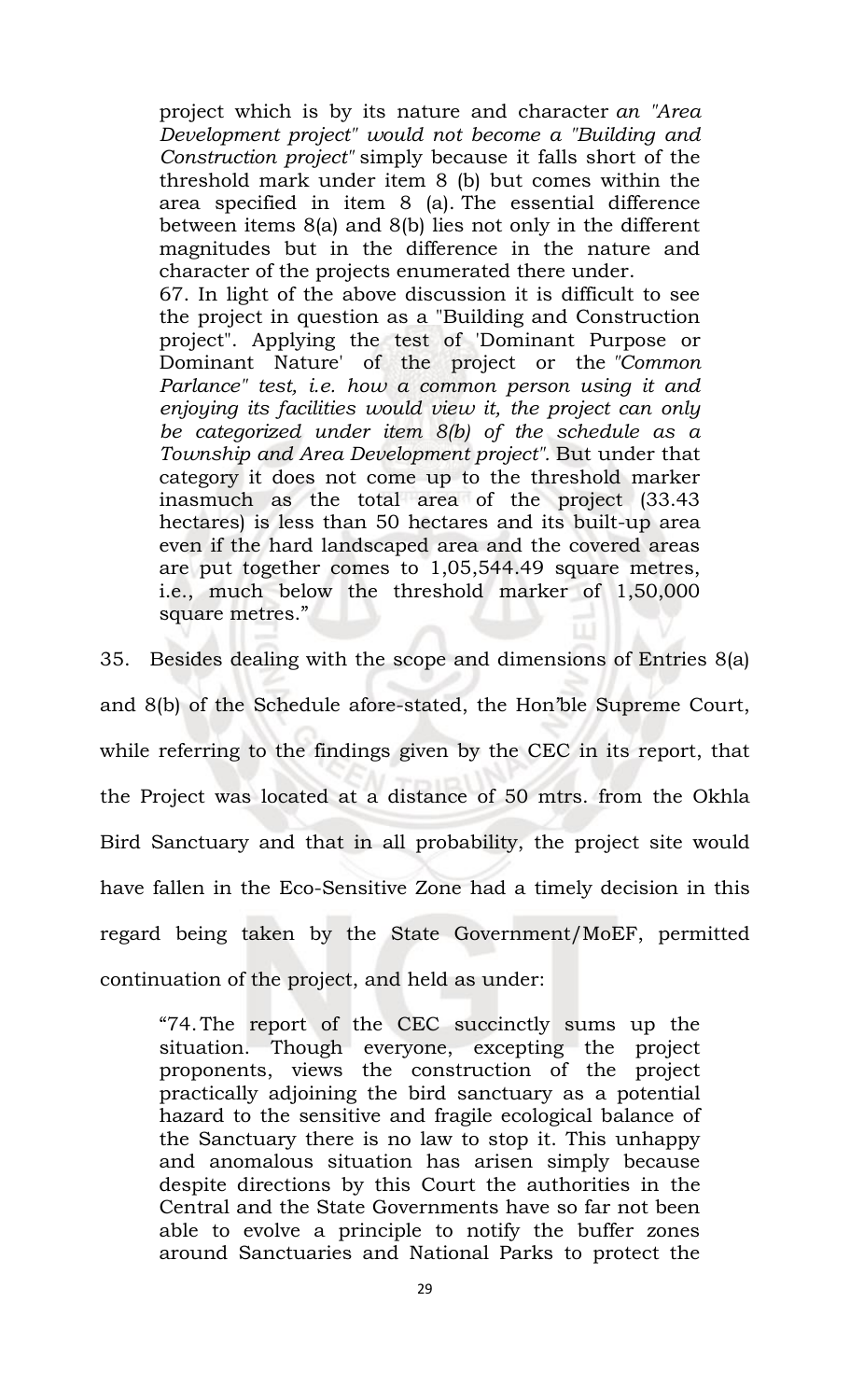sensitive and delicate ecological balance required for the sanctuaries.

But the absence of a statute will not preclude this Court from examining the project's effects on the environment with particular reference to the Okhla Bird Sanctuary. For, in the jurisprudence developed by this Court Environment is not merely a statutory issue. Environment is one of the facets of the right to life guaranteed under Article [21](javascript:fnOpenGlobalPopUp() of the Constitution"

36. The above dictum of the Supreme Court clearly laid down a fine distinction between Entries 8(a) and 8(b) of the Schedule to the Regulations of 2006 on one hand, while on the other hand held that mere absence of law cannot be a ground for degrading the environment, as environment is one of the facets of 'Right to Life' as envisaged under Article 21 of the Constitution of India.

37. Thus, this Tribunal has to examine the ambit and scope of Entry 8(b) while keeping in mind the Scheme and Object of the Act of 1986, the Rules of 1986, the Regulations of 2006 along with its Schedule and most importantly right to clean environment as an integral concept of our Constitutional Scheme. The project in question is construction of a 'Signature Bridge' over River Yamuna, connecting eastern and western ends of the city of Delhi and to ensure fast and smooth flow of traffic in that part of the city. This certainly is an Area Development project falling within Entry 8(b) of Schedule to the Regulations of 2006. There is also no dispute that the total constructed area of the 'Signature Project' is 1,55,260 sq. mtrs., which is higher than the threshold marker of 1,50,000 sq. mtrs. This project cannot fall within Entry 7(f) of the Schedule to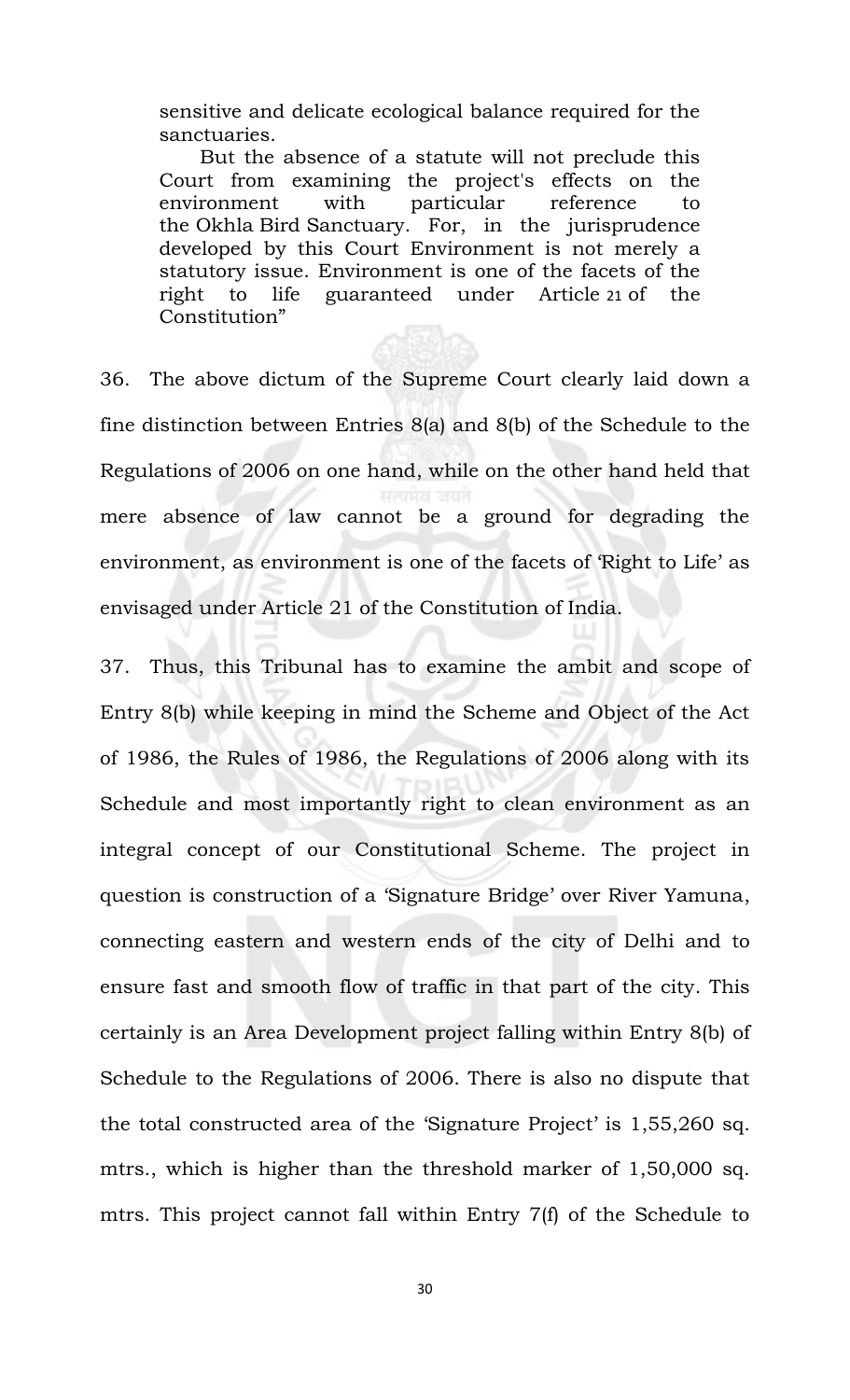the Regulations of 2006, as it is neither a national nor a city highway and not even any part thereof.

38. Having held that the project in question is covered under Entry 8(b) of the Schedule to the Regulations of 2006, now we have to consider what relief can be granted to the applicant in the facts and circumstances of the case. Admittedly, particularly according to the Project Proponent, various other departments have granted them clearances and/or have already issued No Objection Certificates for construction of the said project. MoEF vide its letter dated 14th March, 2007 had informed the Project Proponent that 'bridges' are not covered under the Regulations of 2006 and as such, no prior Environment Clearance was required for commencement of the project. It is in the backdrop of these circumstances that the construction of the project commenced in the year 2007. As of today, more than 80 per cent of the bridge has already been completed. Huge public funds have been spent on this project. It is intended to serve public purpose and is in public interest, namely free and fast flow of traffic between east and west Delhi. Apparently, we cannot attribute any fault or breach of legal duty to the Project Proponent (Respondent No. 1). We do not think it is a case where we should either direct stoppage of project work or direct demolition thereof.

39. In light of the peculiar facts and circumstances of the case and the reasons afore-recorded, we dispose of this application with the following directions: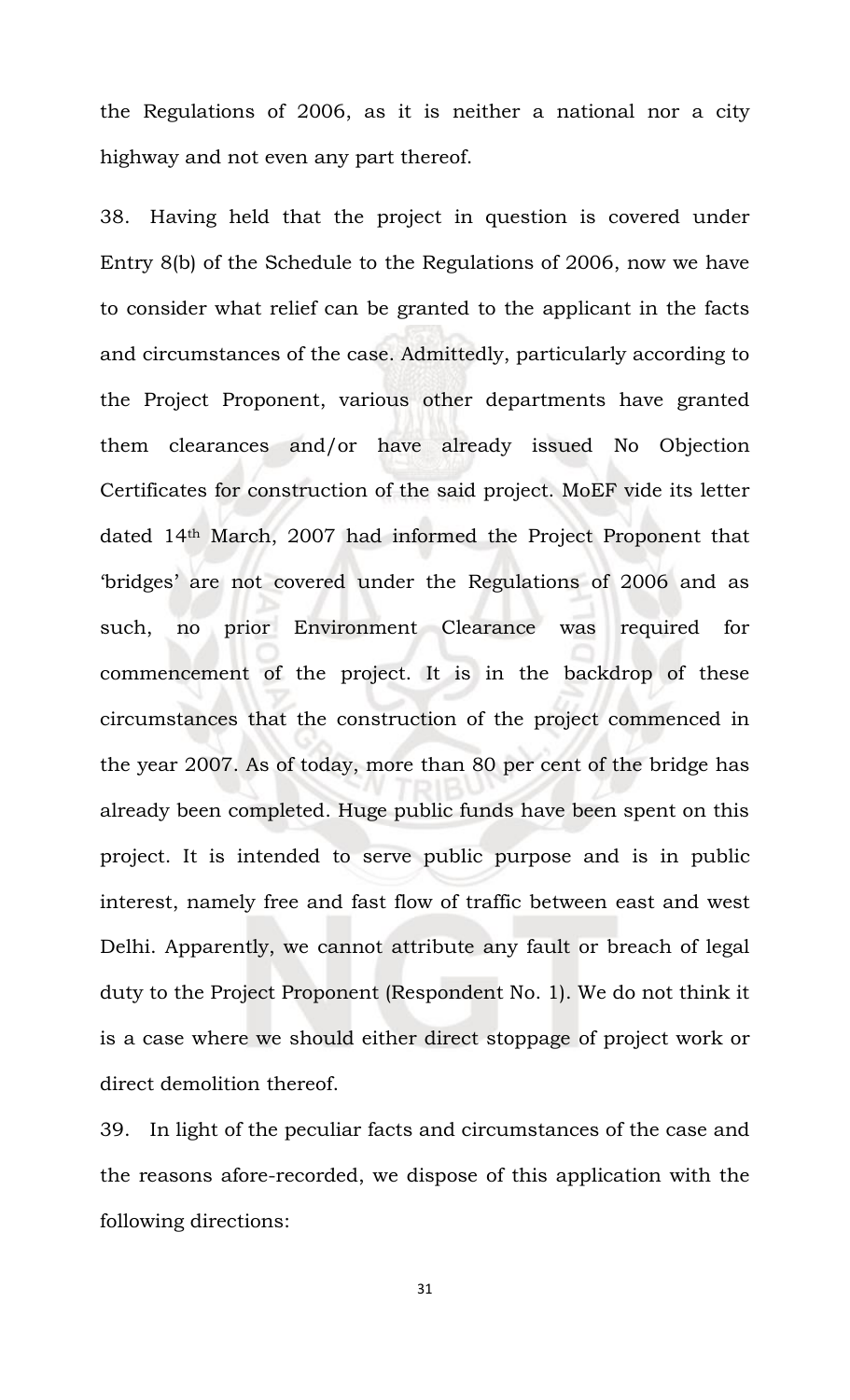- 1. We hold that construction of a 'bridge' or similar activity covering a build up area  $\geq 1,50,000$  sq. mtrs. and/or covering an area of  $\geq$  50 hectares, would be covered under Entry 8(b) of the Schedule to the Regulations of 2006.
- 2. We direct Respondent No. 1 to obtain Environmental Clearance for the project in question. Such application would be submitted within a period of three weeks from the pronouncement of this Judgment.
- 3. The SEIAA shall consider the said application as Category 'B' project and would dispose it of by passing appropriate orders in accordance with law upon submission of Environmental Impact Assessment Report and in any case not later than six months from today.
- 4. Though the major part of the project has already been completed, we do not direct demolition thereof in public interest. However, we direct SEIAA to put such terms and conditions as may be necessary to ensure that there are no adverse impacts on environment, ecology, biodiversity and environmental flow of River Yamuna and its floodplain.
- 5. We also direct that the SEIAA may impose conditions containing remedial measures to be taken by the Project Proponent to ensure that there is no environmental degradation.
- 6. We direct MoEF to comply with the directions issued by the Hon'ble Supreme Court in para 84 of the case of *In Re:*